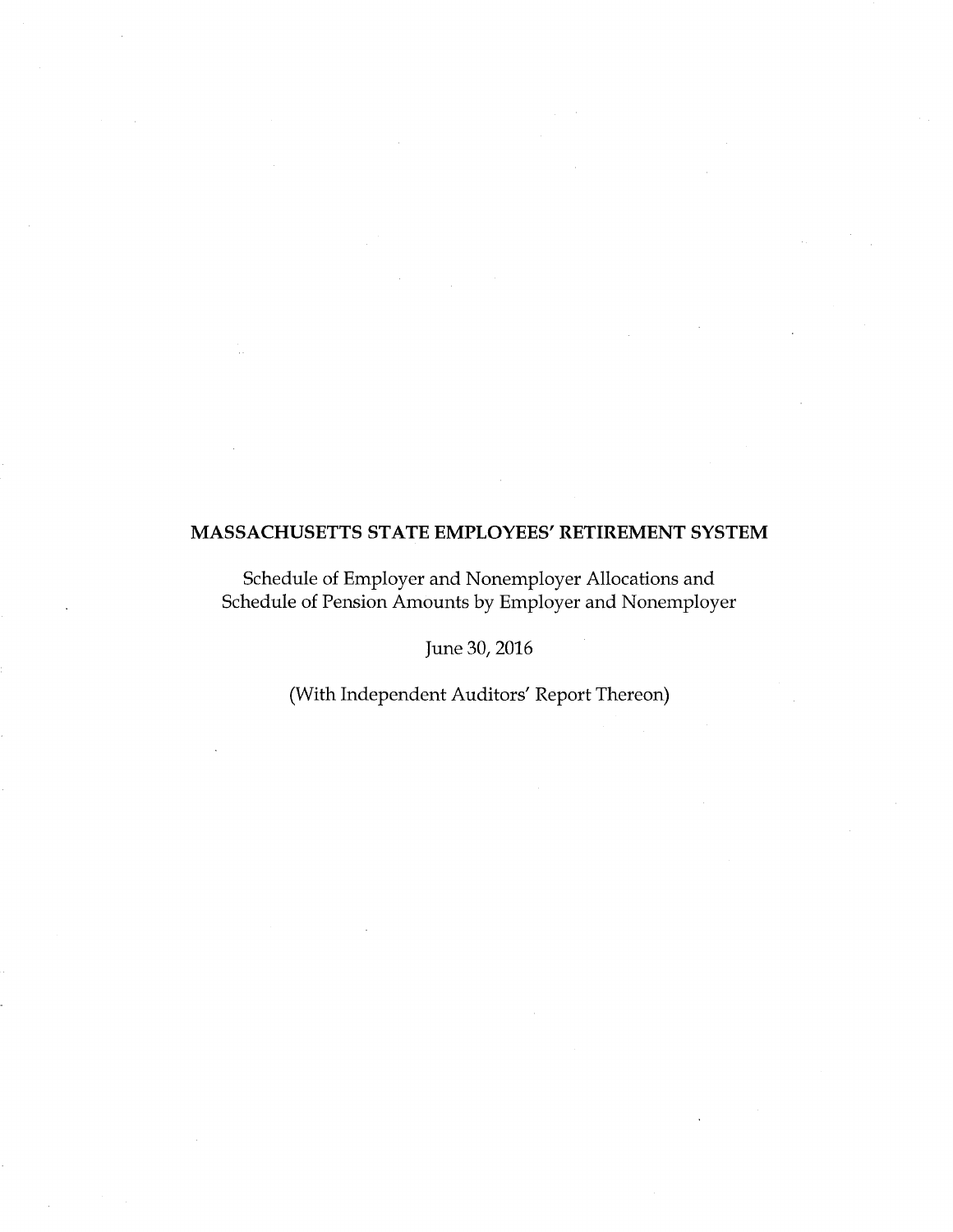

KPMG LLP Two Financial Center 60 South Street Boston, MA 02111

## **Independent Auditors' Report**

Mr. Thomas G. Shack III, Comptroller Commonwealth of Massachusetts:

We have audited the accompanying schedule of employer and nonemployer allocations of the Massachusetts State Employees' Retirement System (MSERS) as of and for the year ended June 30, 2016, and the related notes. We have also audited the total for all entities of the columns titled net pension liability, total deferred outflows of resources, total deferred inflows of resources, and total employer pension expense (specified column totals) included in the accompanying schedule of pension amounts by employer and nonemployer of MSERS as of and for the year ended June 30, 2016, and the related notes.

## *Management's Responsibility for the Schedules*

Management is responsible for the preparation and fair presentation of these schedules in accordance with U.S. generally accepted accounting principles; this includes the design, implementation, and maintenance of internal control relevant to the preparation and fair presentation of the schedules that are free from material misstatement, whether due to fraud or error.

## *Auditors' Responsibility*

Our responsibility is to express opinions on the schedule of employer and nonemployer allocations and the specified column totals included in the schedule of pension amounts by employer and nonemployer based on our audit. We conducted our audit in accordance with auditing standards generally accepted in the United States of America. Those standards require that we plan and perform the audit to obtain reasonable assurance about whether the schedule of employer and nonemployer allocations and the specified column totals included in the schedule of pension amounts by employer and nonemployer are free from material misstatement.

An audit involves performing procedures to obtain audit evidence about the amounts and disclosures in the schedule of employer and nonemployer allocations and the specified column totals included in the schedule of pension amounts by employer and nonemployer. The procedures selected depend on the auditors' judgment, including the assessment of the risks of material misstatement of the schedule of employer and nonemployer allocations and the specified column totals included in the schedule of pension amounts by employer and nonemployer, whether due to fraud or error. In making those risk assessments, the auditor considers internal control relevant to the entity's preparation and fair presentation of the schedule of employer and nonemployer allocations and the specified column totals included in the schedule of pension amounts by employer and nonemployer in order to design audit procedures that are appropriate in the circumstances, but not for the purpose of expressing an opinion on the effectiveness of the entity's internal control. Accordingly, we express no such opinion. An audit also includes evaluating the appropriateness of accounting policies used and the reasonableness of significant accounting estimates made by management, as well as evaluating the overall presentation of the schedule of employer and nonemployer allocations and the specified column totals included in the schedule of pension amounts by employer and nonemployer.

We believe that the audit evidence we have obtained is sufficient and appropriate to provide a basis for our audit opinions.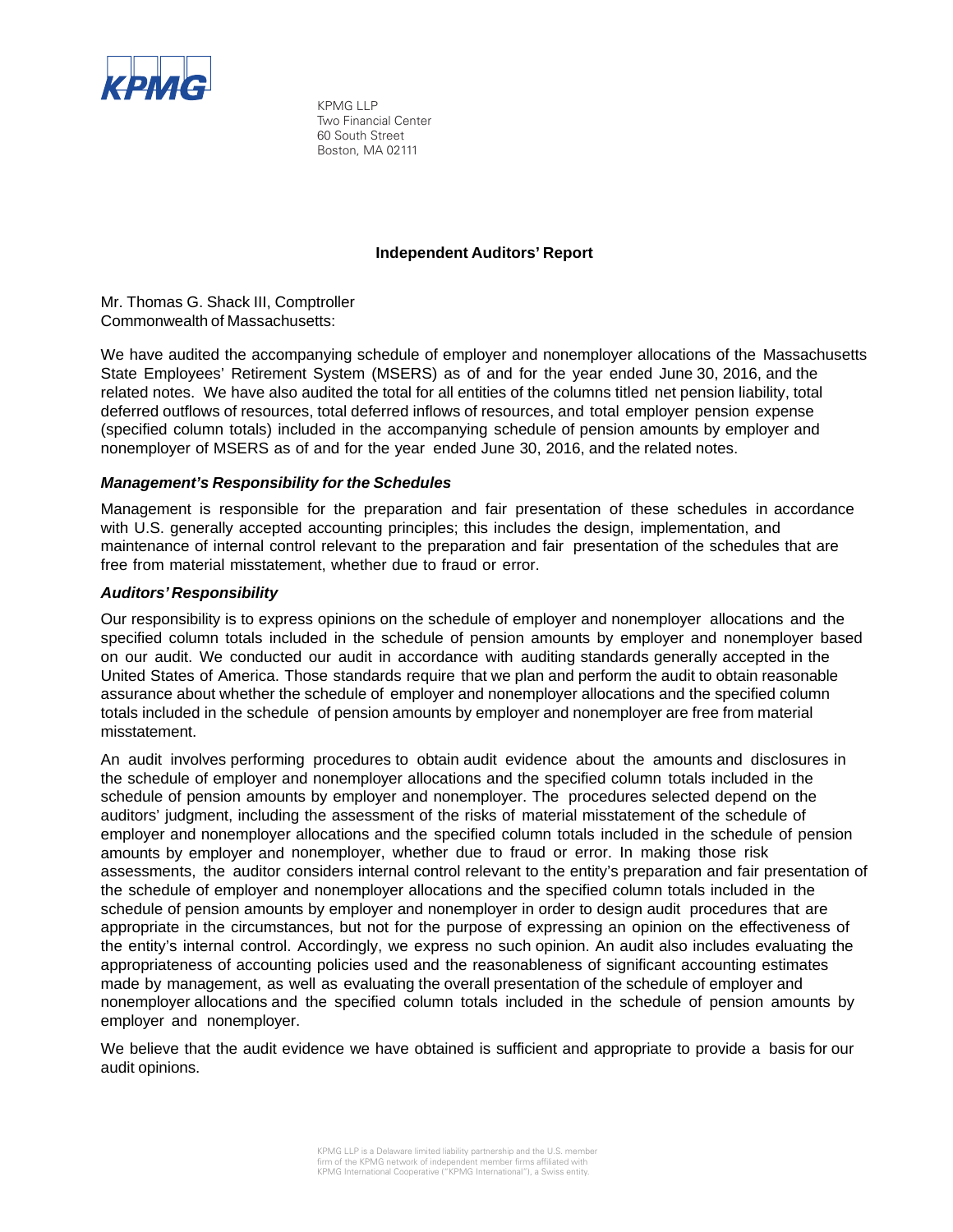

## *Opinions*

In our opinion, the schedules referred to above present fairly, in all material respects, the employer and nonemployer allocations and net pension liability, total deferred outflows of resources, total deferred inflows of resources, and total employer pension expense for the total of all participating entities for MSERS as of and for the year ended June 30, 2016 in accordance with U.S. generally accepted accounting principles.

#### *Restriction on Use*

Our report is intended solely for information and use of MSERS management and its board, MSERS employers and their auditors and the Commonwealth of Massachusetts, and is not intended to be and should not be used by anyone other than these specified parties.

KPMG LLP

Boston, Massachusetts May 4, 2017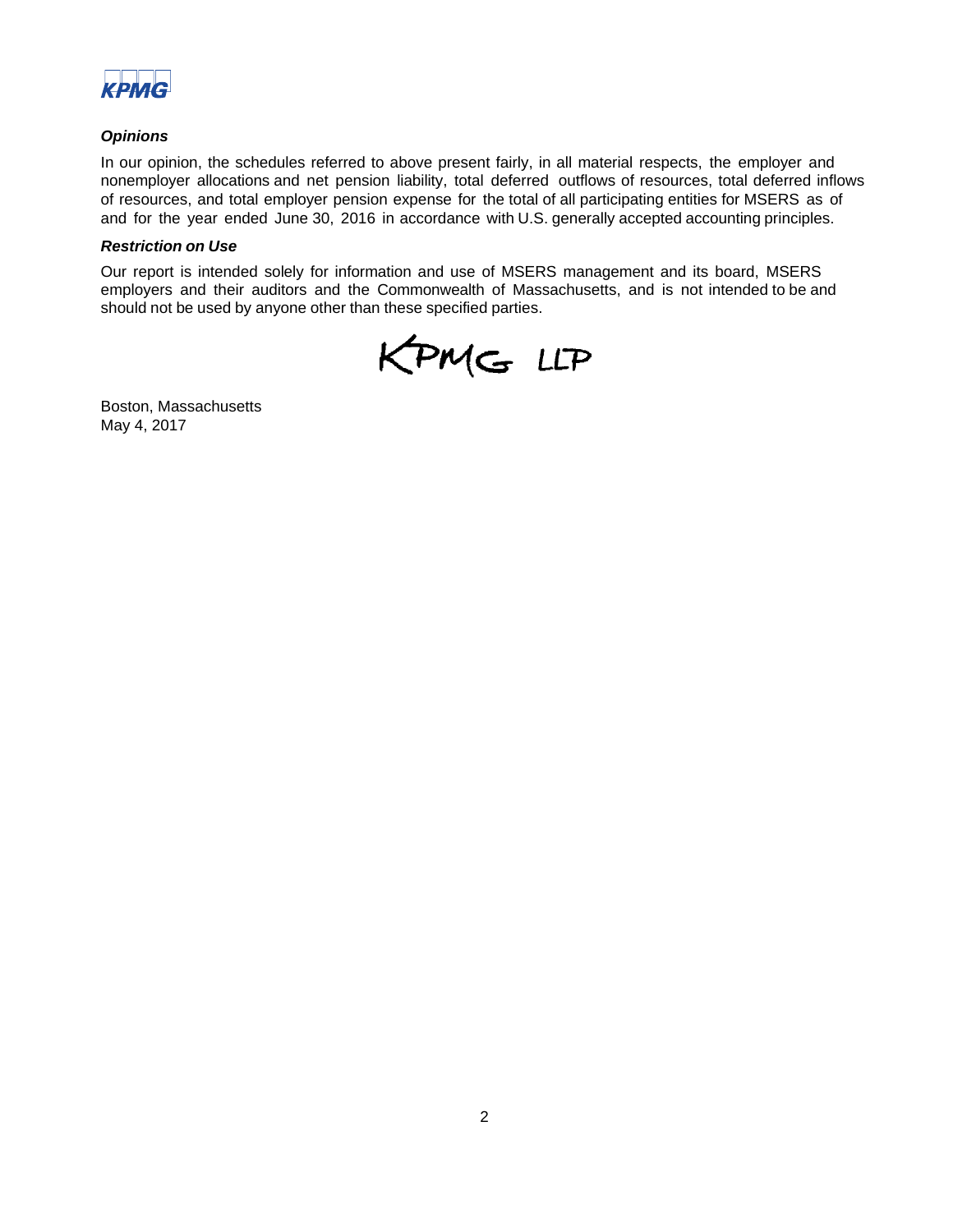$\mathcal{A}$ 

 $\mathcal{A}^{\mathcal{A}}$ 

 $\ddot{\phantom{a}}$ 

 $\mathcal{A}$ 

## SCHEDULE OF EMPLOYER AND NONEMPLOYER ALLOCATIONS

As of and for the fiscal year ended June 30, 2016

| Employer/Nonemployer                                                 | Actual<br>Contributions | Employer/<br>Nonemployer<br>Allocation<br>Percentage |
|----------------------------------------------------------------------|-------------------------|------------------------------------------------------|
| <b>Non Special Funding Situations:</b>                               |                         |                                                      |
| 9045 - Commonwealth of Massachusetts:                                |                         |                                                      |
|                                                                      | 659,610,272             |                                                      |
|                                                                      | 659,610,272             | 91.85903%                                            |
| 6070 - Massachusetts State College Building Authority:               |                         |                                                      |
|                                                                      | 115,955                 |                                                      |
|                                                                      | 72,178                  |                                                      |
|                                                                      | 188,133                 | 0.02620%                                             |
| 6090 - Massachusetts Convention Center Authority:                    |                         |                                                      |
|                                                                      | 596,735                 |                                                      |
|                                                                      | 1,752,270               |                                                      |
|                                                                      | 2,349,005               | 0.32713%                                             |
|                                                                      |                         |                                                      |
| 9045 - Massachusetts Department of Transportation:                   |                         |                                                      |
|                                                                      | 24,890,974<br>8,701,445 |                                                      |
|                                                                      |                         |                                                      |
|                                                                      | 33,592,418              | 4.67817%                                             |
| 8060 - Assabet Valley Regional Vocational School District:           |                         |                                                      |
|                                                                      |                         |                                                      |
|                                                                      | 339,269                 |                                                      |
|                                                                      | 339,269                 | 0.04725%                                             |
|                                                                      |                         |                                                      |
| 8100 - Blackstone Valley Regional Vocational School District:        |                         |                                                      |
|                                                                      |                         |                                                      |
|                                                                      | 430,486                 |                                                      |
|                                                                      | 430,486                 | 0.05995%                                             |
|                                                                      |                         |                                                      |
|                                                                      |                         |                                                      |
|                                                                      | 215,358                 |                                                      |
|                                                                      |                         |                                                      |
| Total Bristol/Plymouth Regional Vocational Technical School District | 215,358                 | 0.02999%                                             |
| 8160 - Central Massachusetts Regional Planning Commission:           |                         |                                                      |
|                                                                      |                         |                                                      |
|                                                                      | 173,146                 |                                                      |
|                                                                      | 173,146                 | 0.02411%                                             |
| 8020 - Merrimack Valley Planning Commission:                         |                         |                                                      |
|                                                                      |                         |                                                      |
|                                                                      | 145,205                 |                                                      |
|                                                                      | 145,205                 | 0.02022%                                             |

3

 $\mathcal{A}^{\prime}$ 

(continued)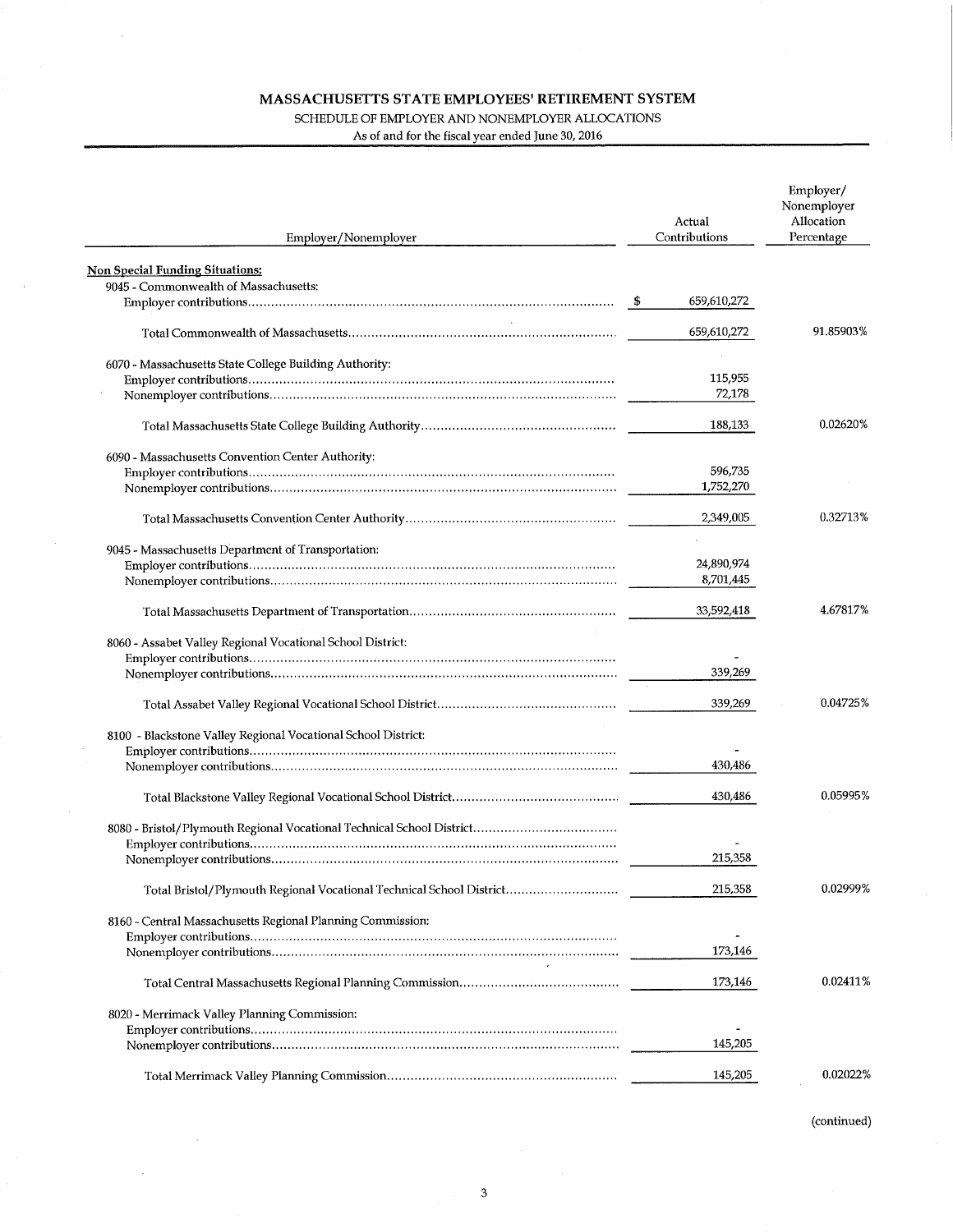# SCHEDULE OF EMPLOYER AND NONEMPLOYER ALLOCATIONS

As of and for the fiscal year ended June 30, 2016

 $\hat{\boldsymbol{\beta}}$ 

 $\tau_{\rm c}$  ,  $\tau_{\rm c}$ 

| Employer/Nonemployer                                                   | Actual<br>Contributions | Employer/<br>Nonemployer<br>Allocation<br>Percentage |
|------------------------------------------------------------------------|-------------------------|------------------------------------------------------|
| 8010 - Montachusett Regional Planning Commission:                      |                         |                                                      |
|                                                                        |                         |                                                      |
|                                                                        | 98,614                  |                                                      |
|                                                                        | 98,614                  | 0.01373%                                             |
| 8090 - Montachusett Regional Vocational Technical School District:     |                         |                                                      |
|                                                                        |                         |                                                      |
|                                                                        | 510,806                 |                                                      |
|                                                                        | 510,806                 | 0.07114%                                             |
| 8070 - Nashoba Associated Boards of Health:                            |                         |                                                      |
|                                                                        |                         |                                                      |
|                                                                        | 495,224                 |                                                      |
|                                                                        | 495,224                 | 0.06897%                                             |
| 8040 - North Middlesex Council of Governments:                         |                         |                                                      |
|                                                                        |                         |                                                      |
|                                                                        | 109.367                 |                                                      |
|                                                                        | 109,367                 | 0.01523%                                             |
| 8030 - Northeast Metro Regional Vocational Technical School District:  |                         |                                                      |
|                                                                        |                         |                                                      |
|                                                                        | 340,977                 |                                                      |
| Total Northeast Metro Regional Vocational Technical School District    | 340,977                 | 0.04749%                                             |
| 8170 - Old Colony Planning Council:                                    |                         |                                                      |
|                                                                        |                         |                                                      |
|                                                                        | 135,116                 |                                                      |
|                                                                        | 135,116                 | 0.01882%                                             |
|                                                                        |                         |                                                      |
| 8180 - Old Colony Regional Vocational Technical School District:       |                         |                                                      |
|                                                                        | 150.711                 |                                                      |
|                                                                        |                         |                                                      |
|                                                                        | 150,711                 | 0.02099%                                             |
| 8110 - Pioneer Valley Planning Commission:                             |                         |                                                      |
|                                                                        |                         |                                                      |
|                                                                        | 329,220                 |                                                      |
|                                                                        | 329,220                 | 0.04585%                                             |
| 8140 - Southeastern Regional Planning & Economic Development District: |                         |                                                      |
|                                                                        |                         |                                                      |
|                                                                        | 194,453                 |                                                      |
| Total Southeastern Regional Planning & Economic Development District   | 194,453                 | 0.02708%                                             |

(continued)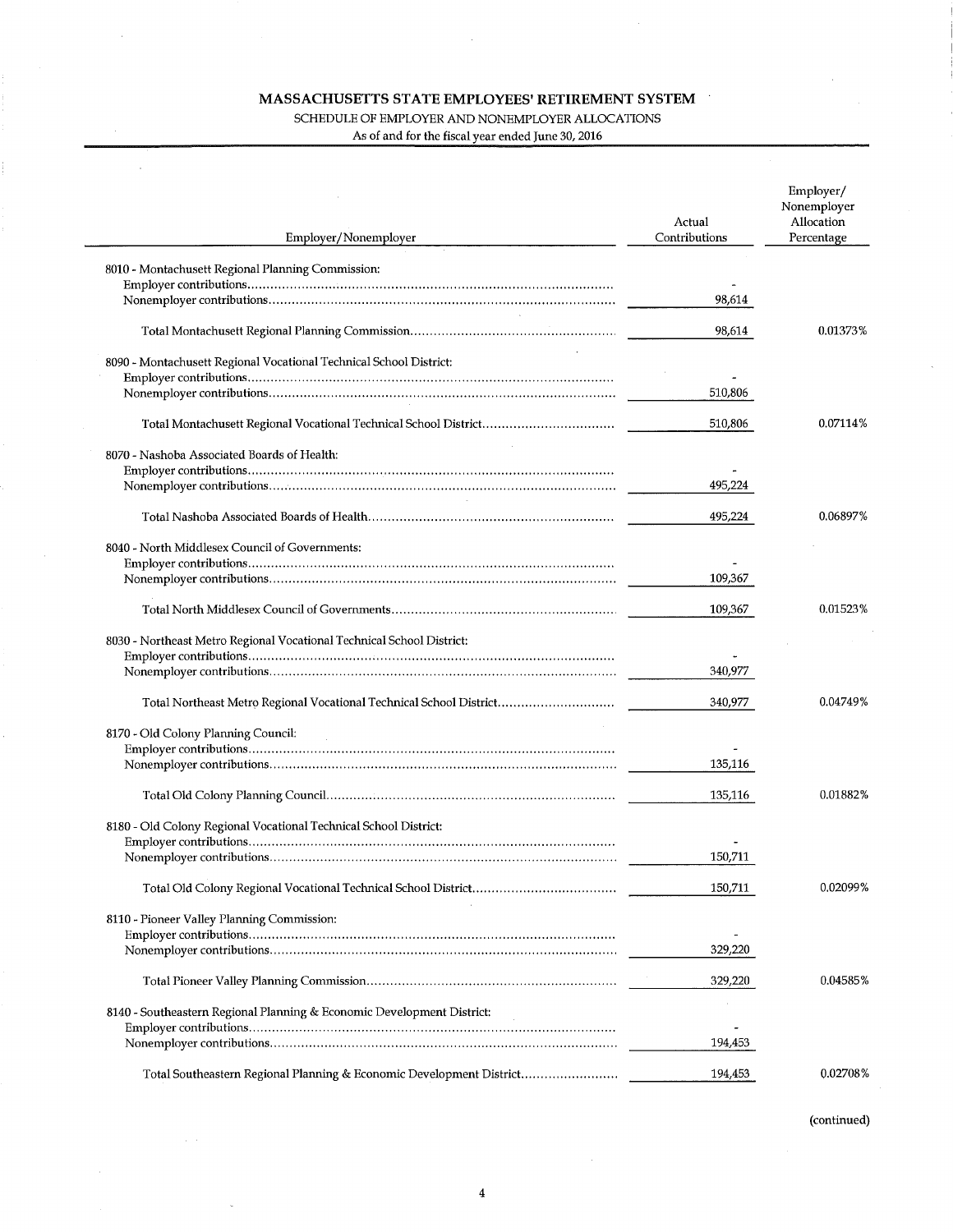As of and for the fiscal year ended June 30, 2016

| Employer/Nonemployer                                                 | Actual<br>Contributions | Employer/<br>Nonemployer<br>Allocation<br>Percentage |
|----------------------------------------------------------------------|-------------------------|------------------------------------------------------|
|                                                                      |                         |                                                      |
| 8120 - Southeastern Regional School District:                        |                         |                                                      |
|                                                                      | 638,412                 |                                                      |
|                                                                      |                         |                                                      |
|                                                                      | 638,412                 | 0.08891%                                             |
| 8200 - Tri-County Regional Vocational Technical School District:     |                         |                                                      |
|                                                                      |                         |                                                      |
|                                                                      | 272,501                 |                                                      |
|                                                                      | 272,501                 | 0.03795%                                             |
|                                                                      |                         |                                                      |
| 8190 - Upper Blackstone Water Pollution Abatement District:          |                         |                                                      |
|                                                                      | 413,831                 |                                                      |
|                                                                      | 54,157                  |                                                      |
|                                                                      | 467,989                 | 0.06517%                                             |
| 8130 - Upper Cape Cod Regional Vocational Technical School District: |                         |                                                      |
|                                                                      |                         |                                                      |
|                                                                      | 257,156                 |                                                      |
| Total Upper Cape Cod Regional Vocational Technical School District   | 257,156                 | 0.03581%                                             |
| <b>Special Funding Situations (Educational Collaboratives):</b>      |                         |                                                      |
| 6013 - ACCEPT Education Collaborative:                               |                         |                                                      |
|                                                                      | 124,880                 |                                                      |
|                                                                      | 162,609                 |                                                      |
|                                                                      | 287,489                 | 0.04004%                                             |
| 6022 - Assabet Valley Collaborative:                                 |                         |                                                      |
|                                                                      | 82,647                  |                                                      |
|                                                                      | 107,616                 |                                                      |
|                                                                      | 190,263                 | 0.02650%                                             |
|                                                                      |                         |                                                      |
| 6004 - Bi-County Education Collaborative:                            |                         |                                                      |
|                                                                      | 161,401                 |                                                      |
|                                                                      | 209,390                 |                                                      |
|                                                                      | 370,790                 | 0.05164%                                             |
| 6018 - C.A.S.E. Collaborative:                                       |                         |                                                      |
|                                                                      | 327,698                 |                                                      |
|                                                                      | 426,703                 |                                                      |
|                                                                      | 754,401                 | 0.10506%                                             |
| 6016 - Cape Cod Collaborative:                                       |                         |                                                      |
|                                                                      | 185,163                 |                                                      |
|                                                                      | 241,105                 |                                                      |
|                                                                      | 426,268                 | 0.05936%                                             |
|                                                                      |                         |                                                      |

(continued)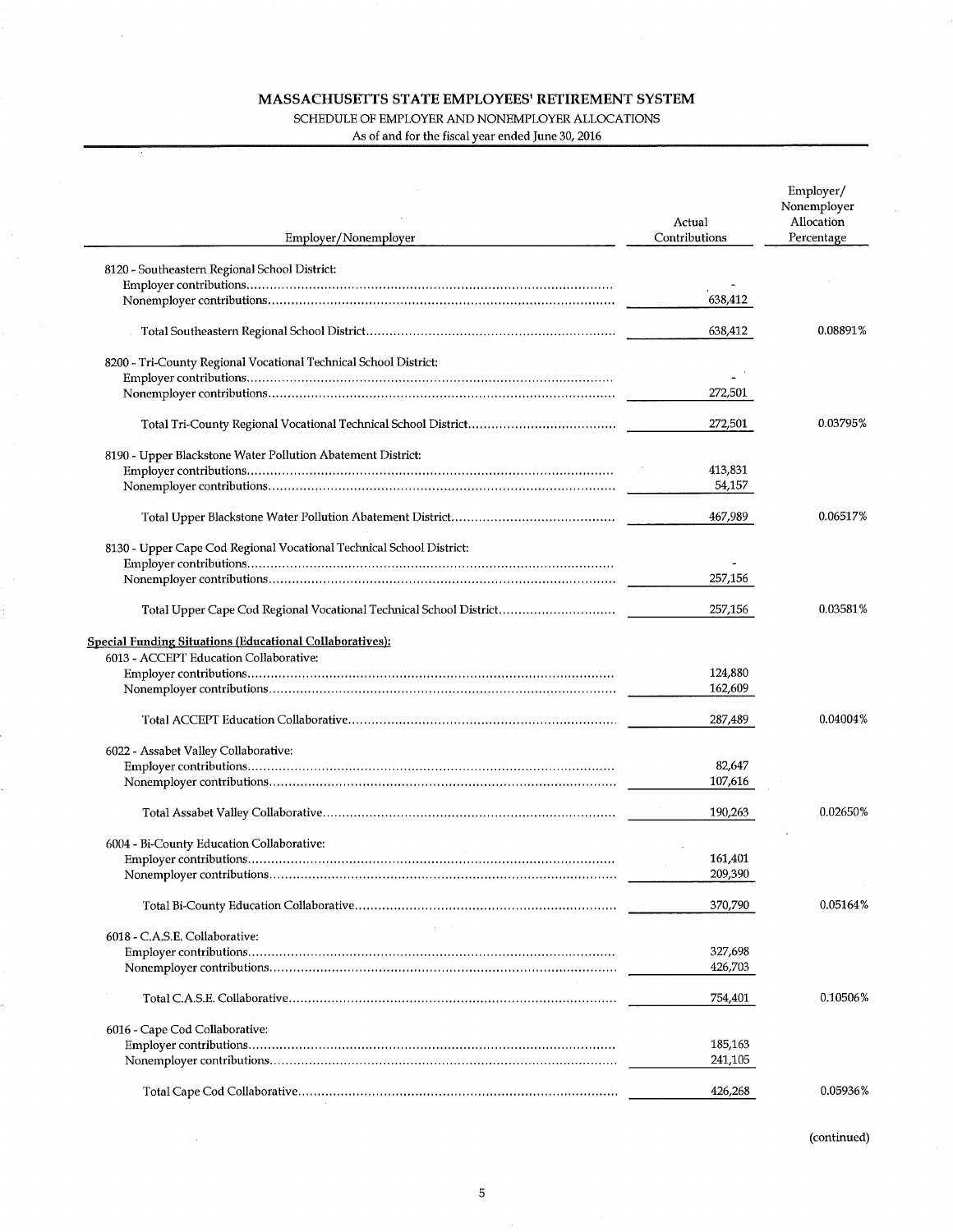## SCHEDULE OF EMPLOYER AND NONEMPLOYER ALLOCATIONS

 $\overline{a}$ 

 $\sim 10^{-1}$ 

As of and for the fiscal year ended June 30, 2016

| Employer/Nonemployer                                          | Actual<br>Contributions | Employer/<br>Nonemployer<br>Allocation<br>Percentage |
|---------------------------------------------------------------|-------------------------|------------------------------------------------------|
| 6010 - CAPS Education Collaborative:                          |                         |                                                      |
|                                                               | 124,165                 |                                                      |
|                                                               | 161,678                 |                                                      |
|                                                               | 285,843                 | 0.03981%                                             |
| 6035 - Central Massachusetts Special Education Collaborative: |                         |                                                      |
|                                                               | 121,185                 |                                                      |
|                                                               | 157,798                 |                                                      |
|                                                               | 278,983                 | 0.03885%                                             |
|                                                               |                         |                                                      |
| 6012 - CHARMS Collaborative:                                  | 34,344                  |                                                      |
|                                                               | 44,720                  |                                                      |
|                                                               |                         |                                                      |
|                                                               | 79,064                  | 0.01101%                                             |
| 6017 - Collaborative for Educational Services:                |                         |                                                      |
|                                                               | 298,923                 |                                                      |
|                                                               | 389,234                 |                                                      |
|                                                               | 688,157                 | 0.09583%                                             |
| 6021 - CREST Collaborative:                                   |                         |                                                      |
|                                                               | 261,428                 |                                                      |
|                                                               | 338,761                 |                                                      |
|                                                               | 600,189                 | 0.08358%                                             |
|                                                               |                         |                                                      |
| 6030 - EDCO Collaborative:                                    |                         |                                                      |
|                                                               | 229,444                 |                                                      |
|                                                               | 243,282                 |                                                      |
|                                                               | 472,726                 | 0.06583%                                             |
| 6019 - FLLAC Collaborative:                                   |                         |                                                      |
|                                                               | 83,638                  |                                                      |
|                                                               | 108,907                 |                                                      |
|                                                               |                         |                                                      |
|                                                               | 192,545                 | 0.02681%                                             |
| 6034 - LABBB Collaborative:                                   |                         |                                                      |
|                                                               | 142,659                 |                                                      |
|                                                               | 543,582                 |                                                      |
|                                                               | 686,241                 | 0.09557%                                             |
|                                                               |                         |                                                      |
| 6011 - Lower Pioneer Valley Education Collaborative:          |                         |                                                      |
|                                                               | 447,767                 |                                                      |
|                                                               | 583,049                 |                                                      |
|                                                               | 1,030,816               | 0.14355%                                             |

 $\mathcal{A}=\mathcal{A}$ 

6

 $\sim 10^{-1}$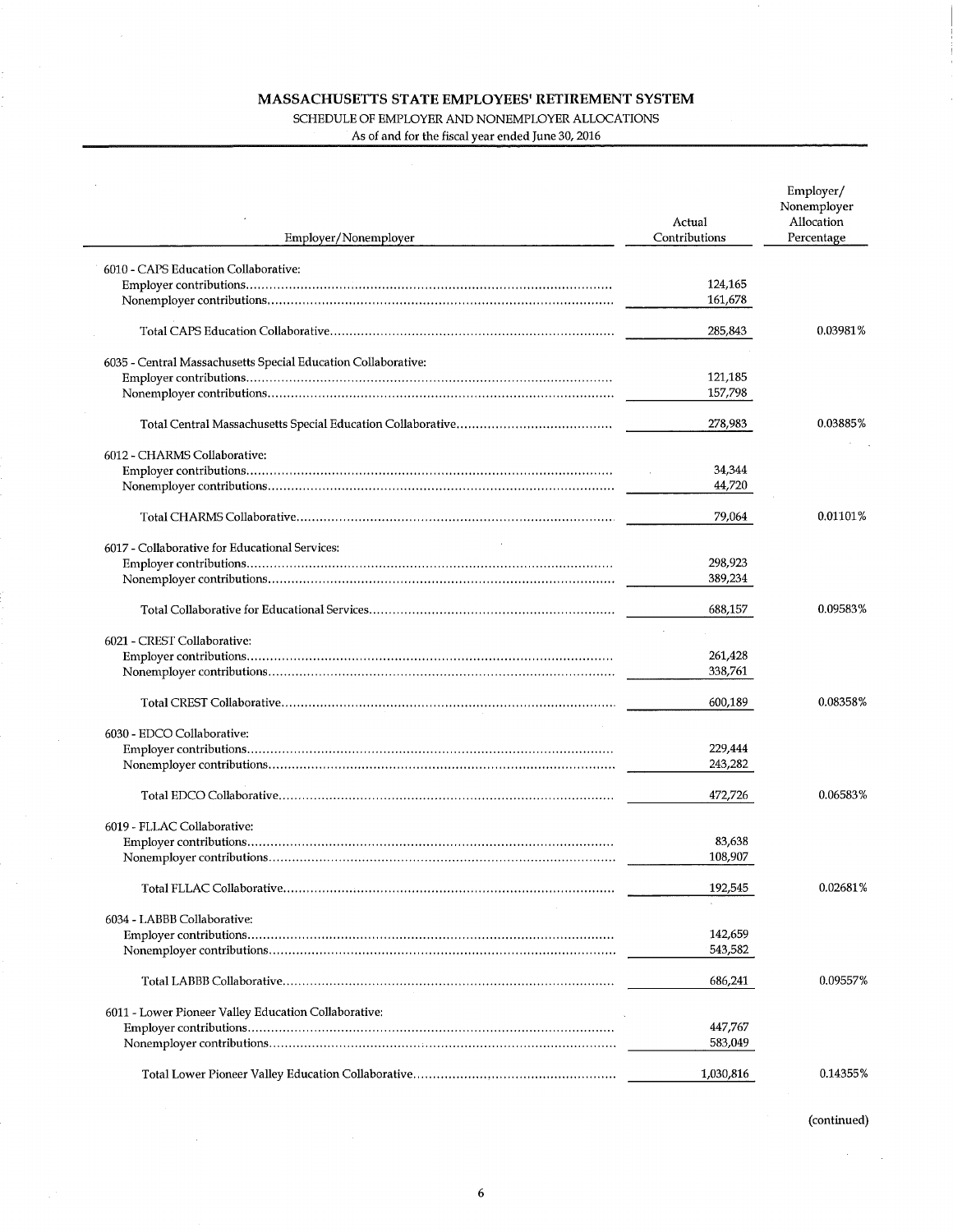## SCHEDULE OF EMPLOYER AND NONEMPLOYER ALLOCATIONS

As of and for the fiscal year ended June 30, 2016

 $\overline{a}$ 

 $\sim$   $\alpha$ 

 $\sim 10$ 

 $\ddot{\phantom{0}}$ 

| Employer/Nonemployer                                       | Actual<br>Contributions | Employer/<br>Nonemployer<br>Allocation<br>Percentage |
|------------------------------------------------------------|-------------------------|------------------------------------------------------|
| 6014 - North River Collaborative:                          |                         |                                                      |
|                                                            | 252,000                 |                                                      |
|                                                            | 380,787                 |                                                      |
|                                                            |                         |                                                      |
|                                                            | 632,787                 | 0.08812%                                             |
| 6006 - North Shore Education Consortium:                   |                         |                                                      |
|                                                            | 228,033                 |                                                      |
|                                                            | 296,927                 |                                                      |
|                                                            | 524,960                 | 0.07311%                                             |
| 6007 - Pilgrim Area Collaborative:                         |                         |                                                      |
|                                                            | 86,128                  |                                                      |
|                                                            | 112,149                 |                                                      |
|                                                            | 198,277                 | $0.02761\%$                                          |
| 6031 - READS Collaborative:                                |                         |                                                      |
|                                                            | 138,177                 |                                                      |
|                                                            | 179,924                 |                                                      |
|                                                            | 318,101                 | 0.04430%                                             |
|                                                            |                         |                                                      |
| 6033 - SEEMS Collaborative:                                |                         |                                                      |
|                                                            | 294,171                 |                                                      |
|                                                            | 383,047                 |                                                      |
|                                                            | 677,218                 | 0.09431%                                             |
| 6009 - Shore Education Consortium:                         |                         |                                                      |
|                                                            | 398,238                 |                                                      |
|                                                            | 518,555                 |                                                      |
|                                                            | 916,793                 | 0.12767%                                             |
|                                                            |                         |                                                      |
| 6015 - South Coast Education Collaborative:                | 244,712                 |                                                      |
|                                                            | 318,646                 |                                                      |
|                                                            |                         |                                                      |
|                                                            | 563,358                 | 0.07845%                                             |
| 6001 - South Shore Education Collaborative:                |                         |                                                      |
|                                                            | 270,010                 |                                                      |
|                                                            | 351,586                 |                                                      |
|                                                            | 621,595                 | 0.08656%                                             |
| 6003 - Southeastern Massachusetts Education Collaborative: |                         |                                                      |
|                                                            | 222,012                 |                                                      |
|                                                            | 289,087                 |                                                      |
|                                                            | 511,099                 | 0.07118%                                             |

(continued)

 $\bar{\mathcal{A}}$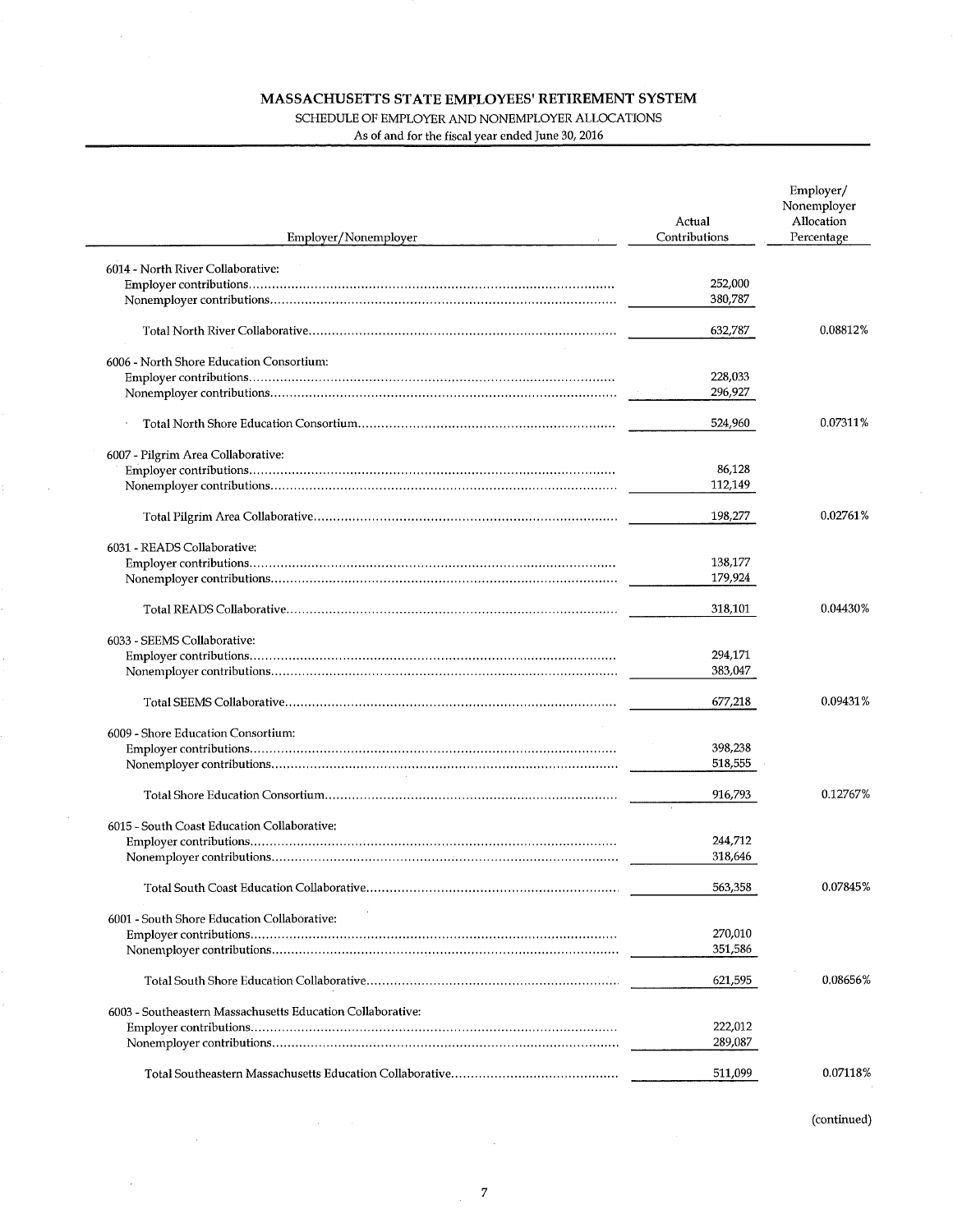$\hat{\boldsymbol{\alpha}}$ 

 $\sim$ 

 $\sim$ 

SCHEDULE OF EMPLOYER AND NONEMPLOYER ALLOCATIONS

As of and for the fiscal year ended June 30, 2016

| Employer/Nonemployer                                                       | Actual<br>Contributions | Employer/<br>Nonemployer<br>Allocation<br>Percentage |
|----------------------------------------------------------------------------|-------------------------|------------------------------------------------------|
| 6002 - Southern Worcester County Education Collaborative:                  |                         |                                                      |
|                                                                            | 136,045                 |                                                      |
|                                                                            | 177,148                 |                                                      |
|                                                                            | 313,193                 | 0.04362%                                             |
| 6027 - The Educational Co-Op:                                              |                         |                                                      |
|                                                                            | 67,752                  |                                                      |
|                                                                            | 88,221                  |                                                      |
|                                                                            | 155,973                 | 0.02172%                                             |
| 6020 - Valley Collaborative:                                               |                         |                                                      |
|                                                                            | 238,217                 |                                                      |
|                                                                            | 310,188                 |                                                      |
|                                                                            | 548,406                 | 0.07637%                                             |
| <b>Special Funding Situations (Other than Educational Collaboratives):</b> |                         |                                                      |
| 8150 - Berkshire Regional Planning Commission:                             |                         |                                                      |
|                                                                            |                         |                                                      |
|                                                                            | 144,299                 |                                                      |
|                                                                            | 144,299                 | 0.02010%                                             |
| 8250 - Devens Enterprise Commission:                                       |                         |                                                      |
|                                                                            |                         |                                                      |
|                                                                            | 33,446                  |                                                      |
|                                                                            | 33,446                  | 0.00466%                                             |
| 6037 - Franklin Regional Council of Governments:                           |                         |                                                      |
|                                                                            |                         |                                                      |
|                                                                            | 312,205                 |                                                      |
|                                                                            | 312,205                 | 0.04348%                                             |
|                                                                            |                         |                                                      |
| 8210 - Massachusetts Development Finance Agency:                           |                         |                                                      |
|                                                                            |                         |                                                      |
|                                                                            | 218,162                 |                                                      |
|                                                                            | 218,162                 | 0.03038%                                             |
| 6200 - Massachusetts Healthcare Connector Authority:                       |                         |                                                      |
|                                                                            |                         |                                                      |
|                                                                            | 821,536                 |                                                      |
|                                                                            | 821,536                 | 0.11441%                                             |
| 8211 - Massachusetts Life Sciences Center:                                 |                         |                                                      |
|                                                                            |                         |                                                      |
|                                                                            | 39,886                  |                                                      |
|                                                                            | 39,886                  | 0.00555%                                             |

(continued)

 $\bar{z}$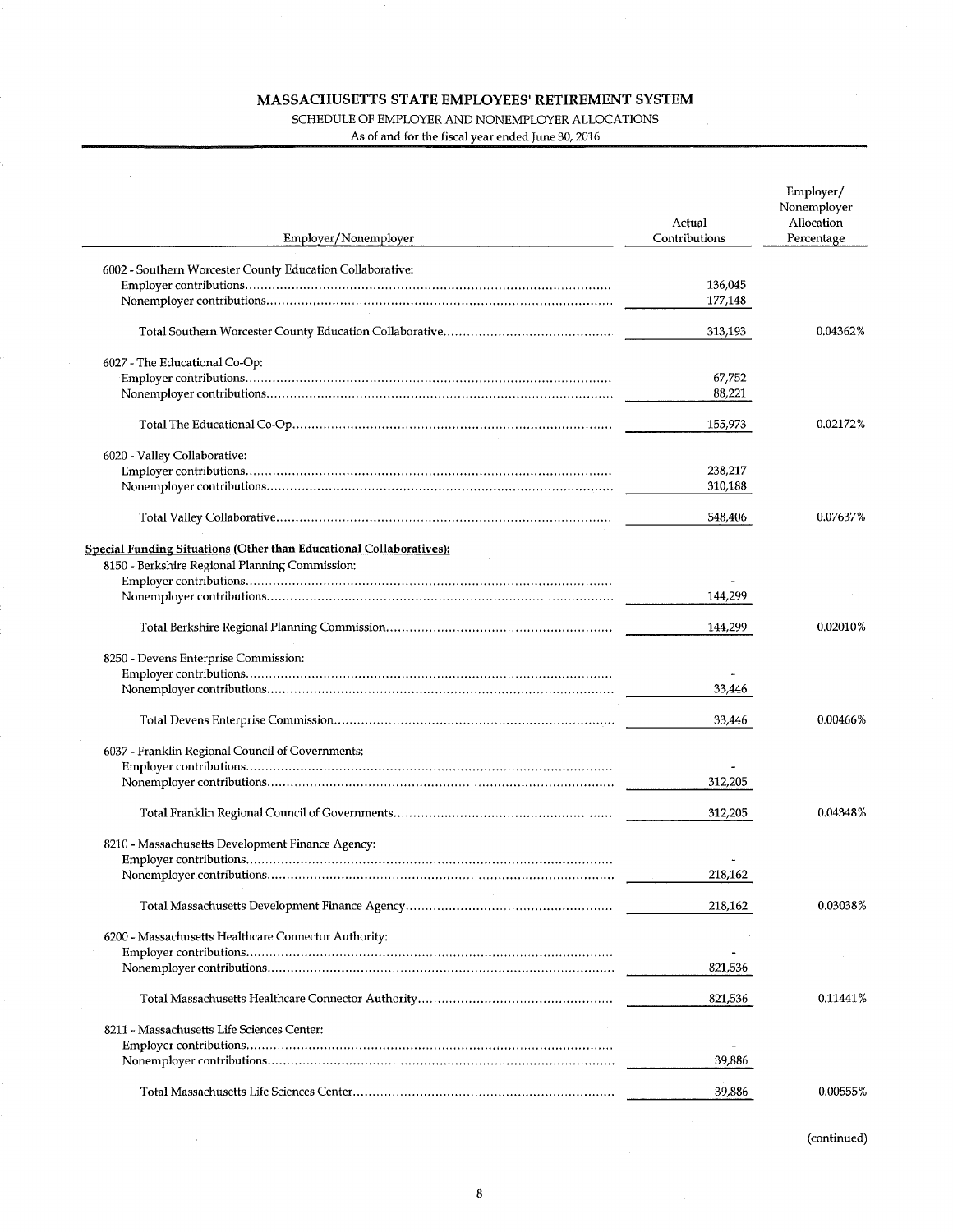SCHEDULE OF EMPLOYER AND NONEMPLOYER ALLOCATIONS

As of and for the fiscal year ended June 30, 2016

| Employer/Nonemployer                            | Actual<br>Contributions | Employer/<br>Nonemployer<br>Allocation<br>Percentage |
|-------------------------------------------------|-------------------------|------------------------------------------------------|
| 6100 - Massachusetts PRIM Board:                |                         |                                                      |
|                                                 |                         |                                                      |
|                                                 | 563,141                 |                                                      |
|                                                 | 563,141                 | 0.07842%                                             |
| 6060 - Massachusetts School Building Authority: |                         |                                                      |
|                                                 |                         |                                                      |
|                                                 | 616.258                 |                                                      |
|                                                 | 616,258                 | 0.08582%                                             |
| 1080 - Massachusetts Water Resources Authority: |                         |                                                      |
|                                                 |                         |                                                      |
|                                                 | 824,366                 |                                                      |
|                                                 | 824,366                 | 0.11480%                                             |
| 8050 - Metropolitan Area Planning Commission:   |                         |                                                      |
|                                                 |                         |                                                      |
|                                                 | 1,125,302               |                                                      |
|                                                 | 1,125,302               | 0.15671%                                             |
|                                                 | 718,067,973             | 100.00000%                                           |

See accompanying notes to schedule of employer and nonemployer allocations and schedule of pension amounts by employer and nonemployer.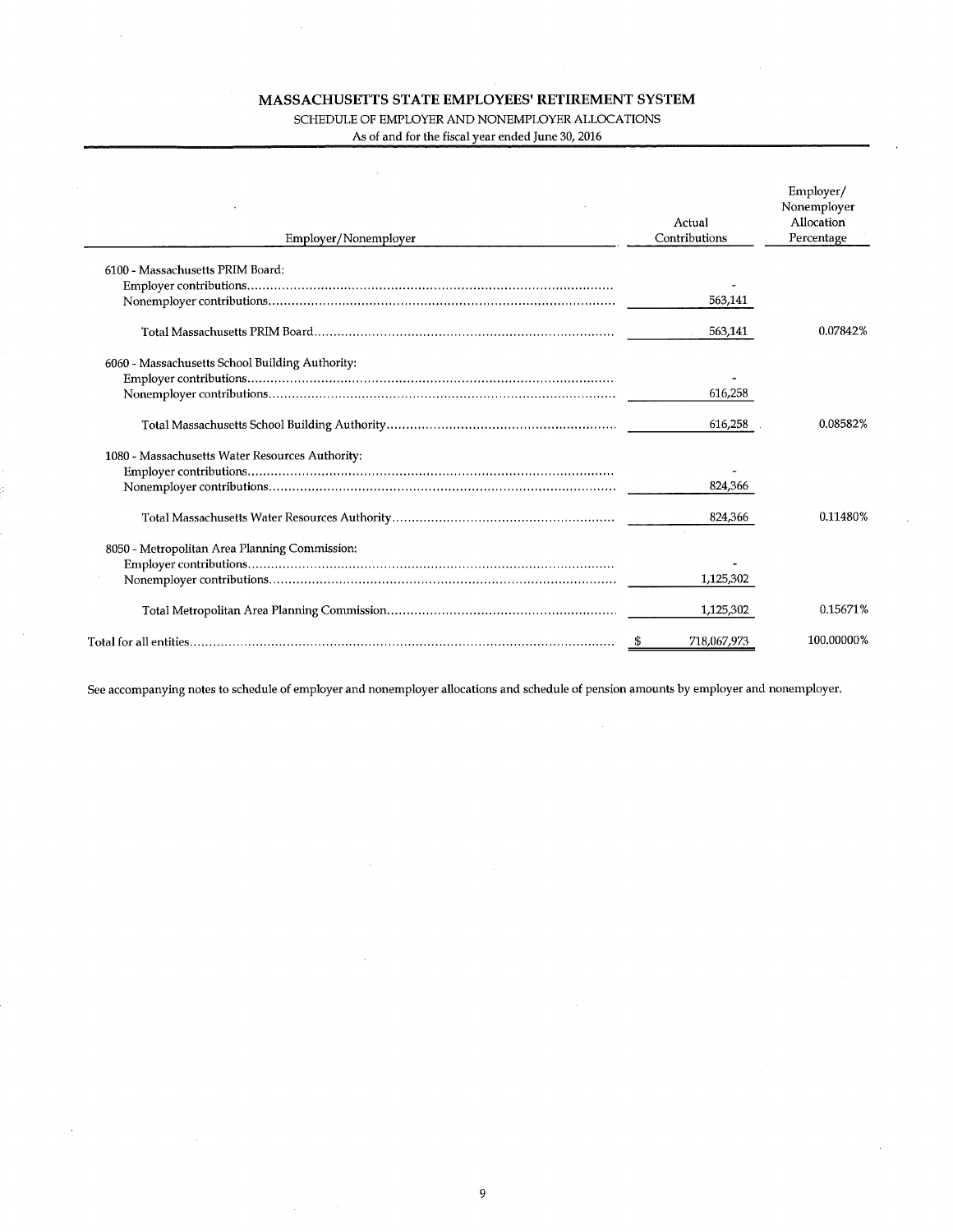#### SYSTEM<br>PLOYER MASSACHUSETTS STATE EMPLOYEES' RETIREMENT SY<br>SCHEDULE OF PENSION AMOUNTS BY EMPLOYER AND NONEMPL<br>As of and for the fiscal year ended June 30, 2016

u

 $\cdot$ 

|                                                                                                                                   |                             |                                                                |                 |                                                                                       | Deferred Outflows of Resources |                            |                                                      | Deferred Inflows of Resources |                                              |                                                      | Pension Expense                                                            |                                          |
|-----------------------------------------------------------------------------------------------------------------------------------|-----------------------------|----------------------------------------------------------------|-----------------|---------------------------------------------------------------------------------------|--------------------------------|----------------------------|------------------------------------------------------|-------------------------------|----------------------------------------------|------------------------------------------------------|----------------------------------------------------------------------------|------------------------------------------|
| Employer/Nonemployer                                                                                                              | Net<br>Pension<br>Liability | Differences<br>Between<br>Expected<br>and Actual<br>Experience | Net Differences | Between Projected<br>and Actual Investment<br>Earnings on Pension<br>Plan Investments | Changes of<br>Assumptions      | Changes in<br>Proportion   | Total<br>Deferred<br>Outflows of<br><b>Resources</b> | Changes in<br>Proportion      | Total<br>Deferred<br>Inflows of<br>Resources | Proportionate<br>Share of Plan<br>Pension<br>Expense | Net Amortization<br>of Deferred<br>Amounts from<br>Change in<br>Proportion | <b>Total Employer</b><br>Pension Expense |
| <b>Non Special Funding Situations:</b>                                                                                            |                             |                                                                |                 |                                                                                       |                                |                            |                                                      |                               |                                              |                                                      |                                                                            |                                          |
| Employer:                                                                                                                         | 12,666,298,287<br>- 5       | 601,615,337<br>\$                                              | -S              | 850,264,999                                                                           | 1,404,608,072<br>-S            | 28.218.269<br>$\mathbf{s}$ | 2,884,706,677<br>- 5                                 | 6,102,368<br>s                | 6,102,368<br>s                               | \$1,739,747,896                                      | 4,520,184<br>- 5                                                           | 1,744,268,080<br>s.                      |
| 6070 - Massachusetts State College Building Authority                                                                             | 3,612,661                   | 171,592                                                        |                 | 242,511                                                                               | 400,620                        | 202,303                    | 1,017,026                                            | 251,890                       | 251,890                                      | 496,208                                              | (7,144)                                                                    | 489,064                                  |
|                                                                                                                                   | 45,107,233                  | 2,142,473                                                      |                 | 3,027,964                                                                             | 5.002.091                      | 740,665                    | 10,913,193                                           | 477,448                       | 477,448                                      | 6,195,592                                            | 176,221                                                                    | 6,371,813                                |
|                                                                                                                                   | 645,065,138                 | 30,638,871                                                     |                 | 43.302.021                                                                            | 71,533,425                     | 7,585,248                  | 153,059,565                                          | 30,760,350                    | 30,760,350                                   | 88,601,318                                           | (4,575,816)<br>157,160                                                     | 84,025,502<br>1,051,995                  |
| 8060 - Assabet Valley Regional Vocational School District                                                                         | 6,514,880                   | 309,439                                                        |                 | 437,332                                                                               | 722,457                        | 637,445                    | 2,106,673<br>2,054,020                               | 205,856                       | 205,856                                      | 894,835<br>1,135,424                                 | (1, 262)                                                                   | 1,134,162                                |
| 8100 - Blackstone Valley Regional Vocational School District                                                                      | 8,266,499                   | 392,637                                                        |                 | 554,915<br>277,605                                                                    | 916,700<br>458,594             | 189,768<br>129,532         | 1,062,154                                            | 447,453                       | 447,453                                      | 568,015                                              | (78, 496)                                                                  | 489,519                                  |
| 8080 - Bristol/Plymouth Regional Vocational Technical School District                                                             | 4,135,451<br>3,324,869      | 196,423<br>157,922                                             |                 | 223,192                                                                               | 368,706                        | 363,208                    | 1,113,028                                            | 185,353                       | 185,353                                      | 456,679                                              | 9,125                                                                      | 465,804                                  |
| 8160 - Central Massachusetts Regional Planning Commission                                                                         | 2,788,334                   | 132,438                                                        |                 | 187,176                                                                               | 309,208                        | 70,501                     | 699,323                                              | 18,541                        | 18,541                                       | 382.985                                              | 11,368                                                                     | 394,353                                  |
|                                                                                                                                   | 1,893,658                   | 89,944                                                         |                 | 127,118                                                                               | 209,994                        |                            | 427,056                                              | 199,545                       | 199,545                                      | 260,099                                              | (52, 298)<br>68,553                                                        | 207,801<br>1,415,823                     |
| 8090 - Montachusett Regional Vocational Technical School District                                                                 | 9,808,847                   | 465,894                                                        |                 | 658,450                                                                               | 1,087,736                      | 500,404                    | 2,712,484                                            | 166,307<br>1,676,124          | 166,307<br>1,676,124                         | 1,347,270<br>1,306,171                               | (368, 673)                                                                 | 937,498                                  |
|                                                                                                                                   | 9,509,629                   | 451,682                                                        |                 | 638,364                                                                               | 1,054,554<br>232,893           | 313,338<br>29,685          | 2,457,938<br>503,309                                 | 71,586                        | 71,586                                       | 288,461                                              | (7,667)                                                                    | 280,794                                  |
|                                                                                                                                   | 2,100,151<br>6,547,681      | 99,752<br>310,997                                              |                 | 140,979<br>439,534                                                                    | 726,094                        | 301,794                    | 1,778,419                                            | 1,038,869                     | 1,038,869                                    | 899,340                                              | (206, 240)                                                                 | 693,100                                  |
| 8030 - Northeast Metro Regional Vocational Technical School District                                                              | 2,594,598                   | 123,236                                                        |                 | 174,171                                                                               | 287,724                        | 50.045                     | 635,176                                              | 67,495                        | 67,495                                       | 356,375                                              | 1,330                                                                      | 357,705                                  |
| 8180 - Old Colony Regional Vocational Technical School District                                                                   | 2,894,053                   | 137,460                                                        |                 | 194,272                                                                               | 320.931                        | 83,083                     | 735,746                                              | 229,579                       | 229,579                                      | 397,506                                              | (26, 391)                                                                  | 371,115                                  |
|                                                                                                                                   | 6,321,921                   | 300,274                                                        |                 | 424,379                                                                               | 701,059                        | 101.844                    | 1,527,556                                            | 301,733                       | 301,733                                      | 868,332<br>512,877                                   | (76, 289)<br>(29, 451)                                                     | 792,043<br>483,426                       |
| 8140 - Southeastern Regional Planning & Economic Development District                                                             | 3,734,017                   | 177,356                                                        |                 | 250,658                                                                               | 414,078                        | 33,506<br>132,365          | 875,598<br>2,897,052                                 | 137,170<br>1,548,475          | 137,170<br>1,548,475                         | 1,683,836                                            | (344, 821)                                                                 | 1,339,015                                |
|                                                                                                                                   | 12,259,232                  | 582,281                                                        |                 | 822,939<br>351,264                                                                    | 1,359,467<br>580,277           | 1,043,061                  | 2,223,143                                            | 142,270                       | 142,270                                      | 718,731                                              | 237,634                                                                    | 956,365                                  |
| 8200 - Tri-County Regional Vocational Technical School District                                                                   | 5,232,746<br>8.986.644      | 248.541<br>426,842                                             |                 | 603,257                                                                               | 996,559                        | 314,298                    | 2,340,956                                            | 28,638                        | 28,638                                       | 1,234,338                                            | 80,038                                                                     | 1,314,376                                |
| 8190 - Upper Blackstone Water Pollution Abatement District<br>8130 - Upper Cape Cod Regional Vocational Technical School District | 4.938.085                   | 234,546                                                        |                 | 331,484                                                                               | 547,601                        | 88,100                     | 1,201,731                                            | 22,003                        | 22,003                                       | 678,258                                              | 14,199                                                                     | 692,457                                  |
|                                                                                                                                   |                             |                                                                |                 |                                                                                       |                                |                            |                                                      |                               |                                              |                                                      |                                                                            |                                          |
| <b>Special Funding Situations:</b>                                                                                                |                             |                                                                |                 |                                                                                       |                                |                            |                                                      |                               |                                              |                                                      |                                                                            |                                          |
| Nonemployer (Commonwealth) attributable to:                                                                                       |                             |                                                                |                 |                                                                                       |                                |                            |                                                      |                               |                                              | 758,265                                              | 8,422                                                                      | 766,687                                  |
|                                                                                                                                   | 5,520,573                   |                                                                |                 |                                                                                       |                                |                            |                                                      |                               |                                              | 501,825                                              | 5,574                                                                      | 507,399                                  |
|                                                                                                                                   | 3.653.558<br>7,120,179      |                                                                |                 |                                                                                       |                                |                            |                                                      |                               |                                              | 977,974                                              | 10,863                                                                     | 988,837                                  |
|                                                                                                                                   | 14,486,536                  |                                                                |                 |                                                                                       |                                |                            |                                                      |                               |                                              | 1,989,762                                            | 22,101                                                                     | 2,011,863                                |
|                                                                                                                                   | 8,185,506                   |                                                                |                 |                                                                                       |                                |                            |                                                      |                               |                                              | 1,124,300                                            | 12,488<br>8.374                                                            | 1,136,788<br>762,295                     |
|                                                                                                                                   | 5,488,951                   |                                                                |                 |                                                                                       |                                |                            |                                                      |                               |                                              | 753,921<br>735,830                                   | 8,173                                                                      | 744,003                                  |
| 6035 - Central Massachusetts Special Education Collaborative                                                                      | 5,357,234                   |                                                                |                 |                                                                                       |                                |                            |                                                      |                               |                                              | 208,533                                              | 2,316                                                                      | 210,849                                  |
|                                                                                                                                   | 1,518,235                   |                                                                |                 |                                                                                       |                                |                            |                                                      |                               |                                              | 1,815,040                                            | 20,160                                                                     | 1,835,200                                |
|                                                                                                                                   | 13,214,468<br>11,525,248    |                                                                |                 |                                                                                       |                                |                            |                                                      |                               |                                              | 1,583,022                                            | 17,583                                                                     | 1,600,605                                |
|                                                                                                                                   | 9,077,617                   |                                                                |                 |                                                                                       |                                |                            |                                                      |                               |                                              | 1,246,834                                            | 13,849                                                                     | 1,260,683                                |
|                                                                                                                                   | 3,697,382                   |                                                                |                 |                                                                                       |                                |                            |                                                      |                               |                                              | 507,845                                              | 5,641<br>20,104                                                            | 513,486<br>1,830,091                     |
|                                                                                                                                   | 13,177,680                  |                                                                |                 |                                                                                       |                                |                            |                                                      |                               |                                              | 1,809,987<br>2,718,817                               | 30,199                                                                     | 2,749,016                                |
|                                                                                                                                   | 19,794,449                  |                                                                |                 |                                                                                       |                                |                            |                                                      |                               |                                              | 1,669,001                                            | 18,538                                                                     | 1,687,539                                |
|                                                                                                                                   | 12, 151, 223                |                                                                |                 |                                                                                       |                                |                            |                                                      |                               |                                              | 1,384,602                                            | 15,379                                                                     | 1,399,981                                |
|                                                                                                                                   | 10,080,646<br>3,807,459     |                                                                |                 |                                                                                       |                                |                            |                                                      |                               |                                              | 522,964                                              | 5,809                                                                      | 528,773                                  |
|                                                                                                                                   | 6,108,396                   |                                                                |                 |                                                                                       |                                |                            |                                                      |                               |                                              | 839,004                                              | 9,319                                                                      | 848,323<br>1,806,029                     |
|                                                                                                                                   | 13,004,413                  |                                                                |                 |                                                                                       |                                |                            |                                                      |                               |                                              | 1,786,189                                            | 19,840<br>26,858                                                           | 2,444,935                                |
|                                                                                                                                   | 17,604,901                  |                                                                |                 |                                                                                       |                                |                            |                                                      |                               |                                              | 2,418,077<br>1,485,880                               | 16,504                                                                     | 1,502,384                                |
|                                                                                                                                   | 10,818,003                  |                                                                |                 |                                                                                       |                                |                            |                                                      |                               |                                              | 1,639,482                                            | 18,210                                                                     | 1,657,692                                |
| 6003 - Southeastern Massachusetts Education Collaborative                                                                         | 11,936,310<br>9,814,472     |                                                                |                 |                                                                                       |                                |                            |                                                      |                               |                                              | 1,348,042                                            | 14,973                                                                     | 1,363,015                                |
| 6002 - Southern Worcester County Education Collaborative                                                                          | 6,014,160                   |                                                                |                 |                                                                                       |                                |                            |                                                      |                               |                                              | 826,060                                              | 9,175                                                                      | 835,235                                  |
|                                                                                                                                   | 2,995,106                   |                                                                |                 |                                                                                       |                                |                            |                                                      |                               |                                              | 411,385                                              | 4,569<br>16,066                                                            | 415,954<br>1.462,508                     |
|                                                                                                                                   | 10,530,873                  |                                                                |                 |                                                                                       |                                |                            |                                                      |                               |                                              | 1,446,442<br>380,593                                 | 4,227                                                                      | 384,820                                  |
|                                                                                                                                   | 2,770,921                   |                                                                |                 |                                                                                       |                                |                            |                                                      |                               |                                              | 88,215                                               | 980                                                                        | 89,195                                   |
|                                                                                                                                   | 642,249<br>5,995,176        |                                                                |                 |                                                                                       |                                |                            |                                                      |                               |                                              | 823,453                                              | 9,146                                                                      | 832,599                                  |
|                                                                                                                                   | 4,189,308                   |                                                                |                 |                                                                                       |                                |                            |                                                      |                               |                                              | 575,412                                              | 6,391                                                                      | 581,803                                  |
|                                                                                                                                   | 15,775,710                  |                                                                |                 |                                                                                       |                                |                            |                                                      |                               |                                              | 2,166,833                                            | 24,068                                                                     | 2,190,901<br>106.369                     |
|                                                                                                                                   | 765,923                     |                                                                |                 |                                                                                       |                                |                            |                                                      |                               |                                              | 105,201                                              | 1,168<br>16,498                                                            | 1,501,803                                |
|                                                                                                                                   | 10,813,819                  |                                                                |                 |                                                                                       |                                |                            |                                                      |                               |                                              | 1,485,305<br>1,625,404                               | 18,054                                                                     | 1,643,458                                |
|                                                                                                                                   | 11,833,814                  |                                                                |                 |                                                                                       |                                |                            |                                                      |                               |                                              | 2,174,298                                            | 24,150                                                                     | 2,198,448                                |
|                                                                                                                                   | 15,830,054<br>21,608,834    |                                                                |                 |                                                                                       |                                |                            |                                                      |                               |                                              | 2,968,028                                            | 32,967                                                                     | 3,000,995                                |
|                                                                                                                                   |                             |                                                                |                 |                                                                                       |                                |                            |                                                      | 12,809,013                    | 12,809,013                                   | 44,901,825                                           | 498,736                                                                    | 15,400,561                               |
| Total nonemployer (Commonwealth of Massachusetts)                                                                                 | 326,909,386                 | 15,527,322                                                     |                 | 21,944,816                                                                            | 36,252,069                     | 15,759,604                 | 89,483,811                                           |                               |                                              |                                                      |                                                                            | \$ 1,893,932,371                         |
| Totals                                                                                                                            | 13,788,844,000              | \$ 654,933,259                                                 | - 5             | 925,619,400                                                                           | \$1,529,090,909                | \$56,888,066               | \$ 3,166,531,634                                     | \$ 56,888,066                 | \$ 56,888,066                                | 5 1,893,932,371                                      |                                                                            |                                          |

See accompanying notes to schedule of employer and nonemployer allocations and schedule of pension amounts by employer and nonemployer.

 $\sim$  0.00  $\pm$ 

 $\sim$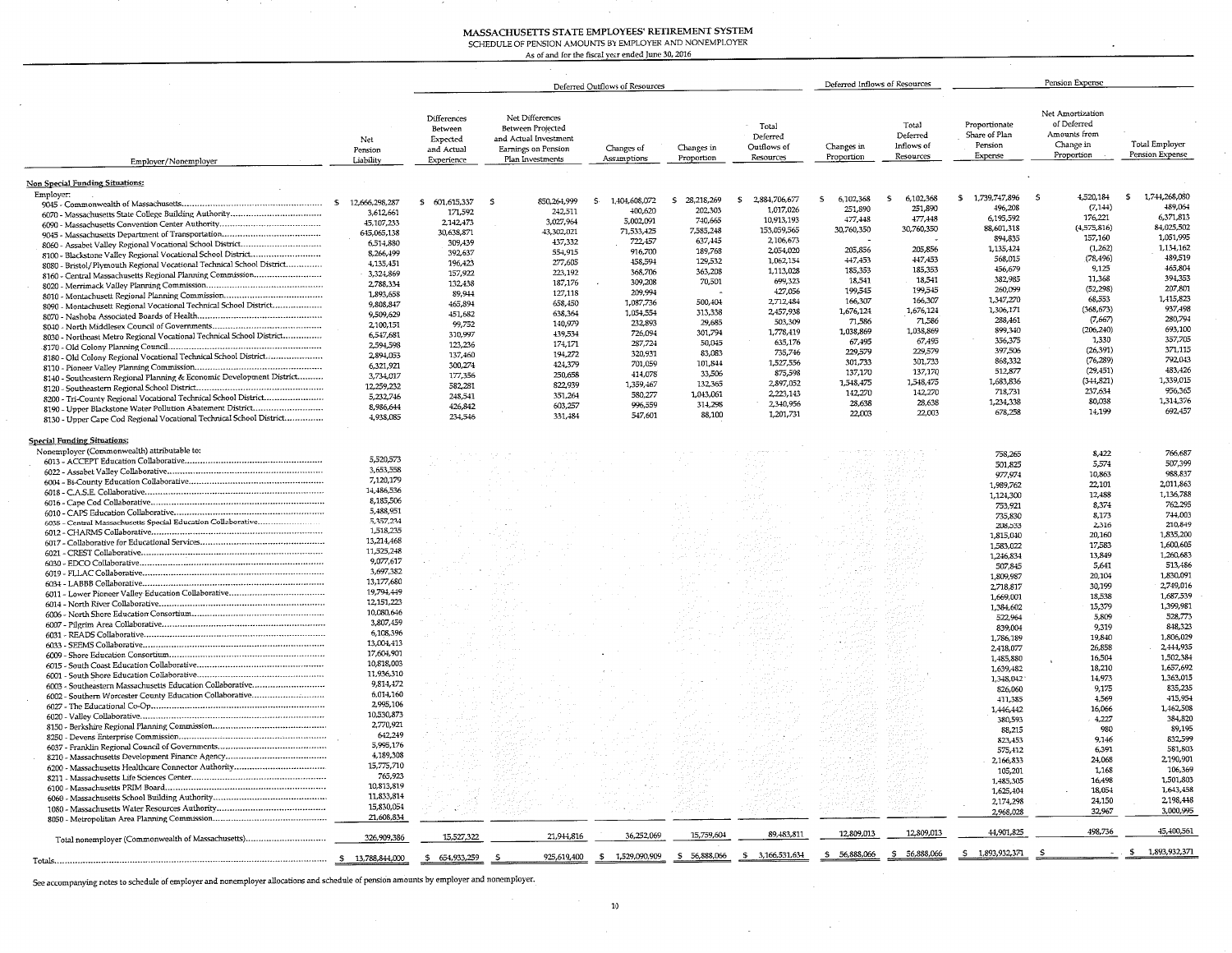# MASSACHUSETTS STATE EMPLOYEES' RETIREMENT SYSTEM Notes to the Schedule of Employer and Nonemployer Allocations and the Schedule of Pension Amounts by Employer and Nonemployer June 30, 2016

#### NOTE 1-PLAN DESCRIPTION

The Massachusetts State Employees' Retirement System (MSERS) is a public employee retirement system (PERS), that administers acost-sharing multiple employer defined benefit pension plan as defined by Governmental Accounting Standards Board (GASB) Statement No. 67, Financial Reporting for Pension Plans, covering substantially all employees of the Commonwealth and certain employees of independent authorities and agencies. The former Massachusetts Turnpike Authority (MTA) employees and retirees became members of MSERS upon the creation of the Massachusetts Department of Transportation (MassDOT). Other employees who transferred to MassDOT have been, and remain, members of MSERS. The assets and liabilities of the former MTA have been transferred to MSERS. MSERS is part of the Commonwealth's reporting entity and does not issue astand-alone audited financial report.

Management of MSERS is vested in the Massachusetts State Retirement Board (the MSRB) which consists of five members-two elected by current and active MSERS members, one by the remaining members of the MSRB, one who is appointed by the State Treasurer and the State Treasurer, who serves as ex-officio and is the Chair of the MSRB.

Benefits provided. MSERS provides retirement, disability, survivor and death benefits to members and their beneficiaries. Massachusetts General Laws (MGL) establishes uniform benefit and contribution requirements for all contributory PERS. These requirements provide for superannuation retirement allowance benefits up to a maximum of 80% of a member's highest three-year average annual rate of regular compensation. For employees hired after Apri11, 2012, retirement allowances are calculated on the basis of the last five years or any five consecutive years, whichever is greater in terms of compensation. Benefit payments are based upon a member's age, length of creditable service, and group creditable service, and group classification. The authority for amending these provisions rests with the Legislature.

Members become vested after ten years of creditable service. A superannuation retirement allowance may be received upon the completion of twenty years of creditable service or upon reaching the age of 55 with ten years of service. Normal retirement for most employees occurs at age 65; for certain hazardous duty and public safety positions, normal retirement is at age 55. Most employees who joined the system after Apri11, 2012 cannot retire prior to age 60.

The MSERS' funding policies have been established by Chapter 32 of the MGL. The Legislature has the authority to amend these policies. The annuity portion of the MSERS retirement allowance is funded by employees, who contribute a percentage of their regular compensation. Costs of administering the plan are funded out of plan assets.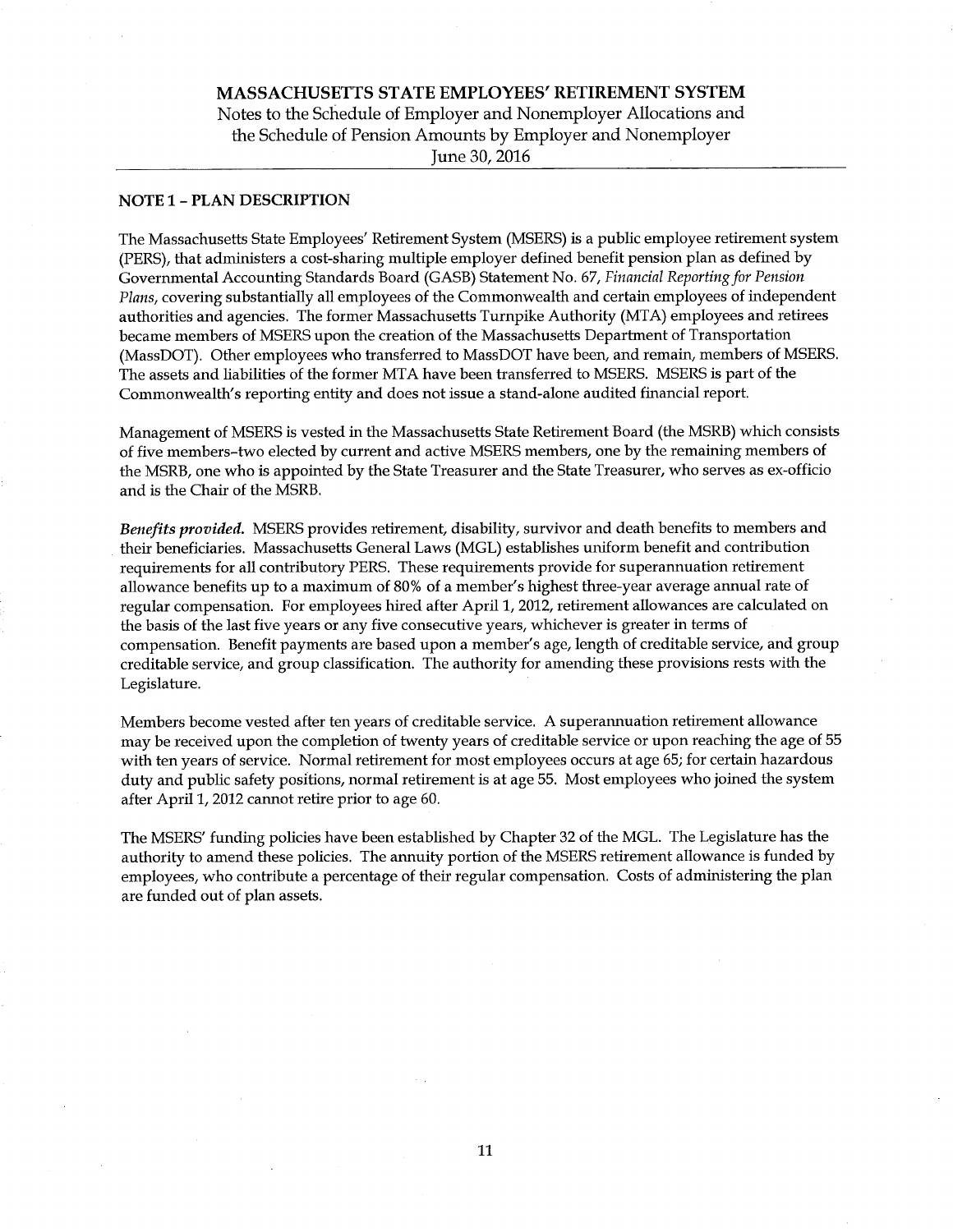Notes to the Schedule of Employer and Nonemployer Allocations and the Schedule of Pension Amounts by Employer and Nonemployer

June 30, 2016

Member contributions for MSERS vary depending on the most recent date of membership:

| Hire Date             | % of Compensation                                               |  |  |
|-----------------------|-----------------------------------------------------------------|--|--|
|                       |                                                                 |  |  |
|                       | 7% of regular compensation                                      |  |  |
| 1984 to $6/30/1996$   | 8% of regular compensation                                      |  |  |
| $7/1/1996$ to present | 9% of regular compensation except for State Police which is 12% |  |  |
|                       | of regular compensation                                         |  |  |
|                       | An additional 2% of regular compensation in excess of \$30,000  |  |  |

#### NOTE 2 - BASIS OF PRESENTATION

The schedule of employer and nonemployer allocations and schedule of pension amounts by employer and nonemployer (the Schedules) present amounts that are elements of the financial statements of the MSERS or of its participating employers and nonemployers. Accordingly, they do not purport to be a complete presentation of the financial position or changes in financial position of the MSERS or its participating employers and nonemployers. The amounts presented in the Schedules were prepared in accordance with U.S. generally accepted accounting principles. Such preparation requires management of the MSERS to make a number of estimates and assumptions related to the reported amounts. Actual results could differ from those estimates.

The schedule of employer and nonemployer allocations are based on actual contributions adjusted for any nonemployer contributions.

The MGLs governing employer contribution requirements to MSERS are varied and vary among employers to such an extent that there is no uniform contribution method. Consequently, MSERS developed an effective contribution methodology which allocates total actual contributions amongst the employers in a consistent manner (based on an employer's share of total covered payroll). Any differences between the effective contribution and an employer's actual contributions are considered a nonemployer contribution from the Commonwealth. According to MGL, certain nonemployer contributions are the legal responsibility of the Commonwealth and have accordingly been reflected on the schedule of employer and nonemployer allocations as special funding situations.

The schedule of pension amounts presents each employer in sufficient detail to permit each contributing employer as well as each employer considered to be in special funding situation to derive the necessary information for the preparation of their individual financial statements.

For entities considered to be in a 100% special funding situation there is no net pension liability recognized. However, the notes to the financial statements for these entities must disclose the portion of the nonemployer contributing entity's total proportionate share of the net pension liability as well its portion of pension expense as both revenue and pension expense.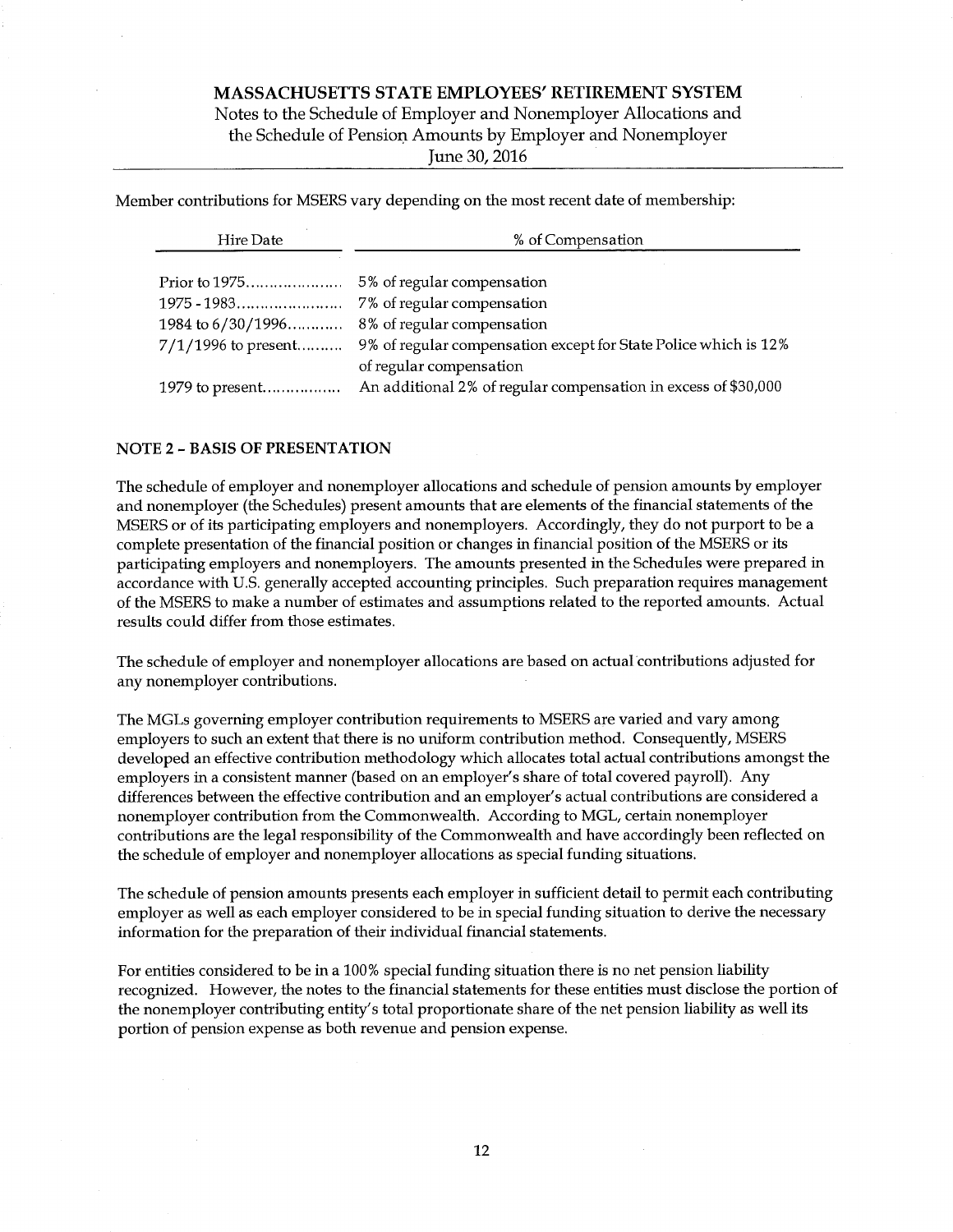# MASSACHUSETTS STATE EMPLOYEES' RETIREMENT SYSTEM Notes to the Schedule of Employer and Nonemployer Allocations and the Schedule of Pension Amounts by Employer and Nonemployer June 30, 2016

The special funding situations created by MGL are described below

#### **Educational collaboratives**

Collaboratives contribute amounts equal to the normal cost of employees' benefits at a rate established by the Public Employees' Retirement Administration Commission (PERAC), currently 5.6% of covered payroll. Legally, the collaboratives are only responsible for contributing the annual normal cost of their employees' benefits (i.e., the present value of the benefits earned by those employees in any given year) and are not legally responsible for the past service cost attributable to those employees or previously retired employees of the collaboratives. The Commonwealth as a nonemployer is legally responsible for the entire past service cost related to the collaboratives and therefore has a 100% special funding situation.

#### **Other Special Funding Situations**

MGLs established certain entities whose employees are members of MSERS. However, MGL does not provide an employer funding mechanism for these entities. Consequently, the Commonwealth is considered the nonemployer contributor and is considered legally responsible. to make all actuarially determined employer contributions on behalf of these entities. Therefore these entities are also considered to be in a 100% special funding situation as defined by GASB.

#### NOTE 3 -RECONCILIATION TO FINANCIAL STATEMENTS

#### Employer and nonemployer contributions

The current year employer and nonemployer contributions used in the schedule of employer and nonemployer allocations is a component of the MSERS' Pension Trust Fund financial statements contained in the Commonwealth's CAFR. The reconciliation of employer and nonemployer contributions is as follows (amounts in thousands):

| Employer and nonemployer contributions reported in the Statement  |    |          |
|-------------------------------------------------------------------|----|----------|
| of Changes in Fiduciary Net Position per the audited CAFR:        |    |          |
| Employer and nonemployer contributions - Commonwealth and MassDOT | S. | 711.741  |
|                                                                   |    | 16,642   |
|                                                                   |    | 728,383  |
| Less:                                                             |    |          |
|                                                                   |    | (10,315) |
| Total employer and nonemployer contributions per Schedule of      |    |          |
|                                                                   |    | 718.068  |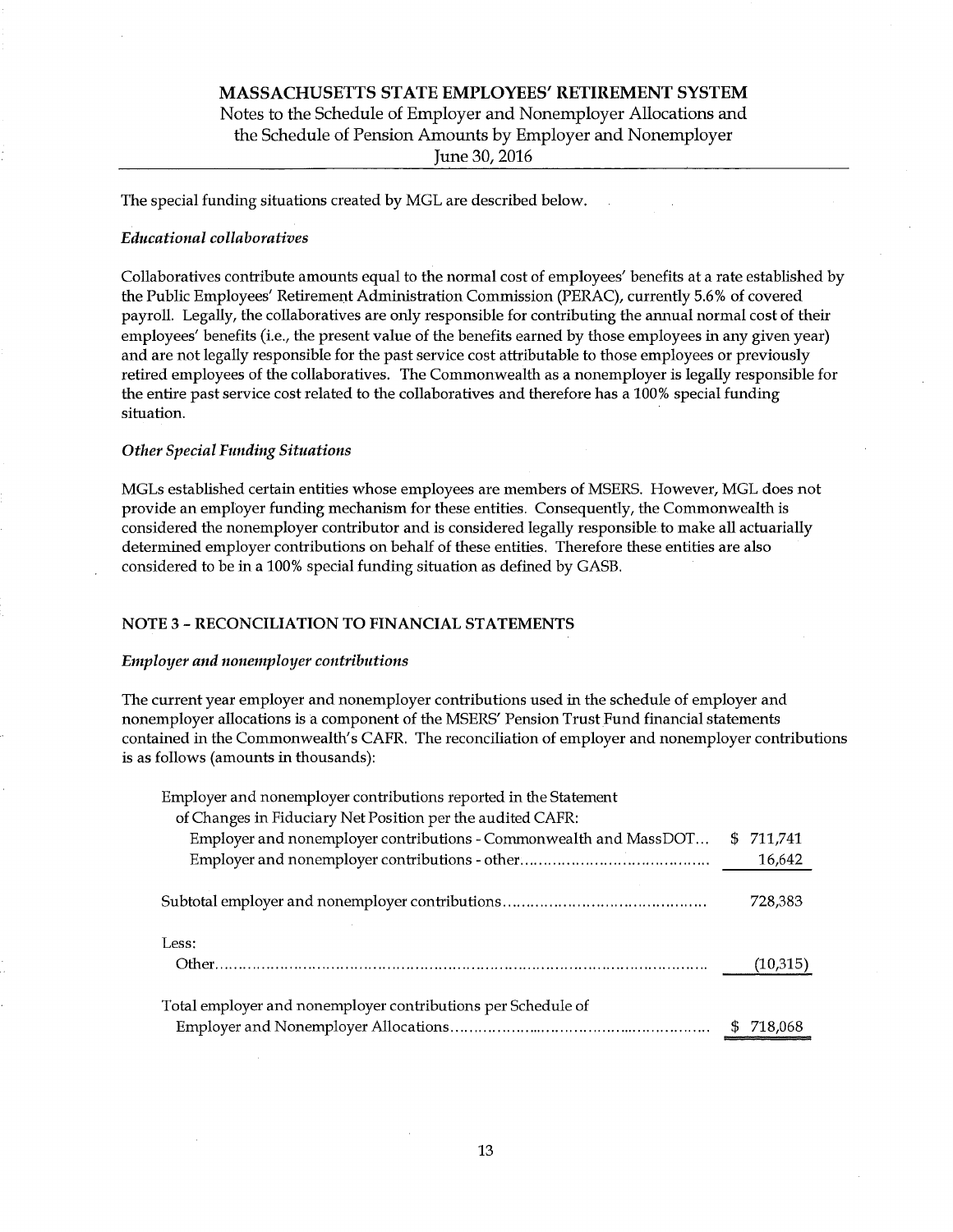Notes to the Schedule of Employer and Nonemployer.Allocations and the Schedule of Pension Amounts by Employer and Nonemployer June 30, 2016

### NOTE 4 -COLLECTIVE NET PENSION LIABILITY

Components of the collective net pension liability at June 30, 2016 are as follows (amounts in thousands):

|                                               | \$ 37,760,000 |
|-----------------------------------------------|---------------|
| Less:                                         |               |
|                                               | 23,971,156    |
| Employers/nonemployers' net pension liability | \$13,788,844  |
| Plan fiduciary net position as a percentage   |               |
|                                               | 63.48%        |

#### Actuarial Assumptions

The total pension liability for the June 30, 2016 measurement date was determined by an actuarial valuation as of January 1, 2016 rolled forward to June 30, 2016. This valuation used the following assumptions:

- 1. (a) 7.50%investment rate of return, (b) 3.50% interest rate credited to the annuity savings fund and (c) 3.00% cost of living increase per year.
- 2. Salary increases are based on analyses of past experience but range from 4.00% to 9.00% depending on group and length of service.
- 3. Chapter 176 of the Acts of 2011 created aone-time election for eligible members of the Optional Retirement Plan (ORP) to transfer to the State Employees' Retirement System (SERB) and purchase service for the period while members of the ORP. As a result, the total pension liability of SERB has increased by approximately \$400 million as of June 30, 2016.
- 4. Mortality rates were as follows:
	- Pre-retirement reflects RP-2000 Employees table projected generationally with Scale BB and a  $\bullet$ base year of 2009 (gender distinct)
	- Post-retirement reflects RP-2000 Healthy Annuitant table projected generationally with Scale BB and a base year of 2009 (gender distinct)
	- Disability the morality rate is assumed to be in accordance with the RP-2000 Healthy Annuitant Table projected generationally with Scale BB and a base year of 2015 (gender distinct)
- 5. Experience studies were performed as follows:
	- Dated February 27, 2014 and encompasses the period January 1, 2006 to December 31, 2011.

Investment assets of MSERS are with the Pension Reserves Investment Trust (PRIT) Fund. The long-term expected rate of return on pension plan investments was determined using abuilding-block method in which best-estimate ranges of expected future rates of return are developed for each major asset class.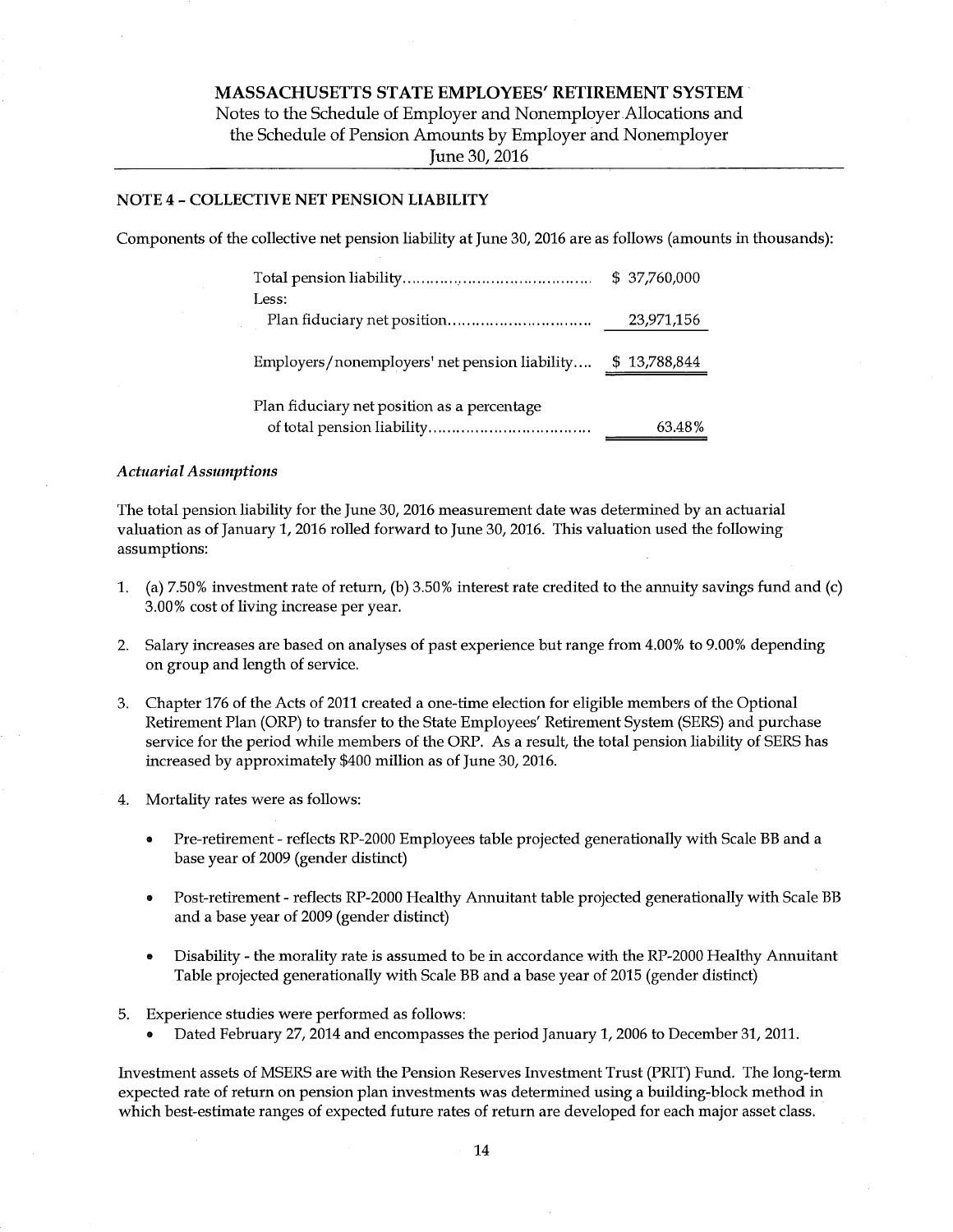# Notes to the Schedule of Employer and Nonemployer Allocations and the Schedule of Pension Amounts by Employer and Nonemployer June 30, 2016

These ranges are combined to produce the long-term expected rate of return by weighting the expected future rates of return by the target asset allocation percentage. Best estimates of geometric rates of return for each major asset class included in the PRIT Fund's target asset allocation as of June 30, 2016 are summarized in the following table:

|                                 |            | Long-Term            |
|---------------------------------|------------|----------------------|
|                                 | Target     | <b>Expected Real</b> |
| Asset Class                     | Allocation | Rate of Return       |
|                                 |            |                      |
| Global Equity                   | 40.0%      | 6.9%                 |
| Core Fixed Income               | 13.0%      | 1.6%                 |
| Private Equity                  | 10.0%      | 8.7%                 |
|                                 | 10.0%      | 4.6%                 |
| Value Added Fixed Income        | 10.0%      | 4.8%                 |
| Hedge Funds                     | 9.0%       | 4.0%                 |
| Portfolio Completion Strategies | 4.0%       | 3.6%                 |
| Timber/Natural Resources        | 4.0%       | 5.4%                 |
|                                 | 100.0%     |                      |

#### Discount Rate

The discount rate used to measure the total pension liability was 7.50%. The projection of cash flows used to determine the discount rate assumed that plan member contributions will be made at the current contribution rates and the Commonwealth's contributions will be made at rates equal to the difference between actuarially determined contribution rates and the member rates. Based on those assumptions, the net position was projected to be available to make all projected future benefit payments of current plan members. Therefore, the long-term expected rate of return on pension plan investments was applied to all periods of projected benefit payments to determine the total pension liability.

#### Sensitivity Analysis

The following illustrates the sensitivity of the collective net pension liability to changes in the discount rate as of June 30, 2016. In particular, the table presents the MSERS collective net pension liability assuming it was calculated using a single discount rate that is one-percentage-point lower or onepercentage-point higher than the current discount rate (amounts in thousands):

| 1% Decrease  | Current Discount<br>Rate 7.50% |            | 1% Increase |              |  |
|--------------|--------------------------------|------------|-------------|--------------|--|
| to $6.50\%$  |                                |            |             | to $8.50\%$  |  |
| \$17,969,000 | S.                             | 13,788,844 |             | \$10,246,000 |  |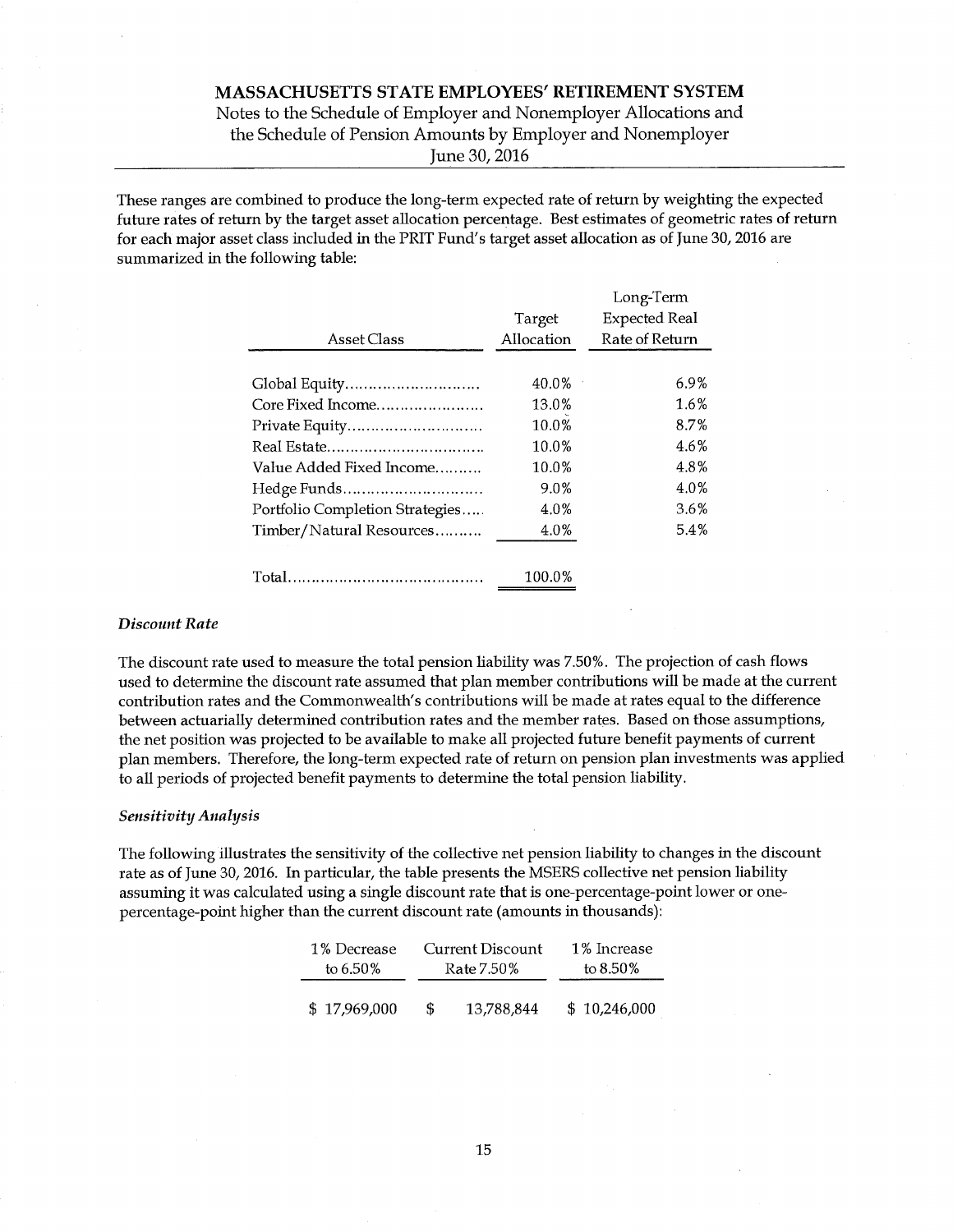# MASSACHUSETTS STATE EMPLOYEES' RETIREMENT SYSTEM Notes to the Schedule of Employer and Nonemployer Allocations and the Schedule of Pension Amounts by Employer and Nonemployer

June 30, 2016

### NOTE 5 -DEFERRED OUTFLOW AND INFLOW OF RESOURCES

The following table summarizes the changes in both deferred outflows and deferred inflows of resources excluding employer specific amounts (change in proportion) (amounts in thousands):

|                                        | Year of<br>Deferral | Amortization<br>Period | Balance<br>Ju1y, 2015 | Additions   | Deletions      | Balance<br>June 30, 2016 |
|----------------------------------------|---------------------|------------------------|-----------------------|-------------|----------------|--------------------------|
| <b>Deferred Outflows of Resources:</b> |                     |                        |                       |             |                |                          |
| Difference between expected            |                     |                        |                       |             |                |                          |
| and actual experience                  | 2015                | 5.5 years              | 225,000<br>\$         | \$          | (50,000)<br>\$ | \$<br>175,000            |
|                                        | 2016                | 5.4 years              |                       | 589,009     | (109,076)      | 479,933                  |
|                                        |                     |                        | 225,000               | 589,009     | (159,076)      | 654,933                  |
| Net difference between projected       |                     |                        |                       |             |                |                          |
| and actual earnings on plan            |                     |                        |                       |             |                |                          |
| investments                            | 2014                | 5 years                | (1, 142, 841)         |             | 380,948        | (761, 893)               |
|                                        | 2015                | 5 years                | 815,746               |             | (203, 937)     | 611,809                  |
|                                        | 2016                | 5 years                |                       | 1,344,630   | (268, 926)     | 1,075,704                |
|                                        |                     |                        | (327,095)             | 1,344,630   | (91, 915)      | 925,620                  |
| Change of assumptions                  | 2014                | 5.5 years              | 64,909                |             | (18, 546)      | 46,363                   |
|                                        | 2015                | 5.5 years              | 1,906,364             |             | (423, 636)     | 1,482,728                |
|                                        |                     |                        | 1,971,273             |             | (442, 182)     | 1,529,091                |
|                                        |                     |                        | \$1,869,178           | \$1,933,639 | \$ (693, 173)  | \$3,109,644              |

Amounts reported as deferred outflows of resources and deferred inflows of resources related to pensions will be recognized in the collective pension expense as follows (amounts in thousands):

| Fiscal Year<br>Ending June 30 |                                                            |
|-------------------------------|------------------------------------------------------------|
| $2017$<br>2019                | \$<br>693,173<br>693,173<br>1,064,847<br>614,820<br>43,631 |
|                               | \$<br>3,109,644                                            |